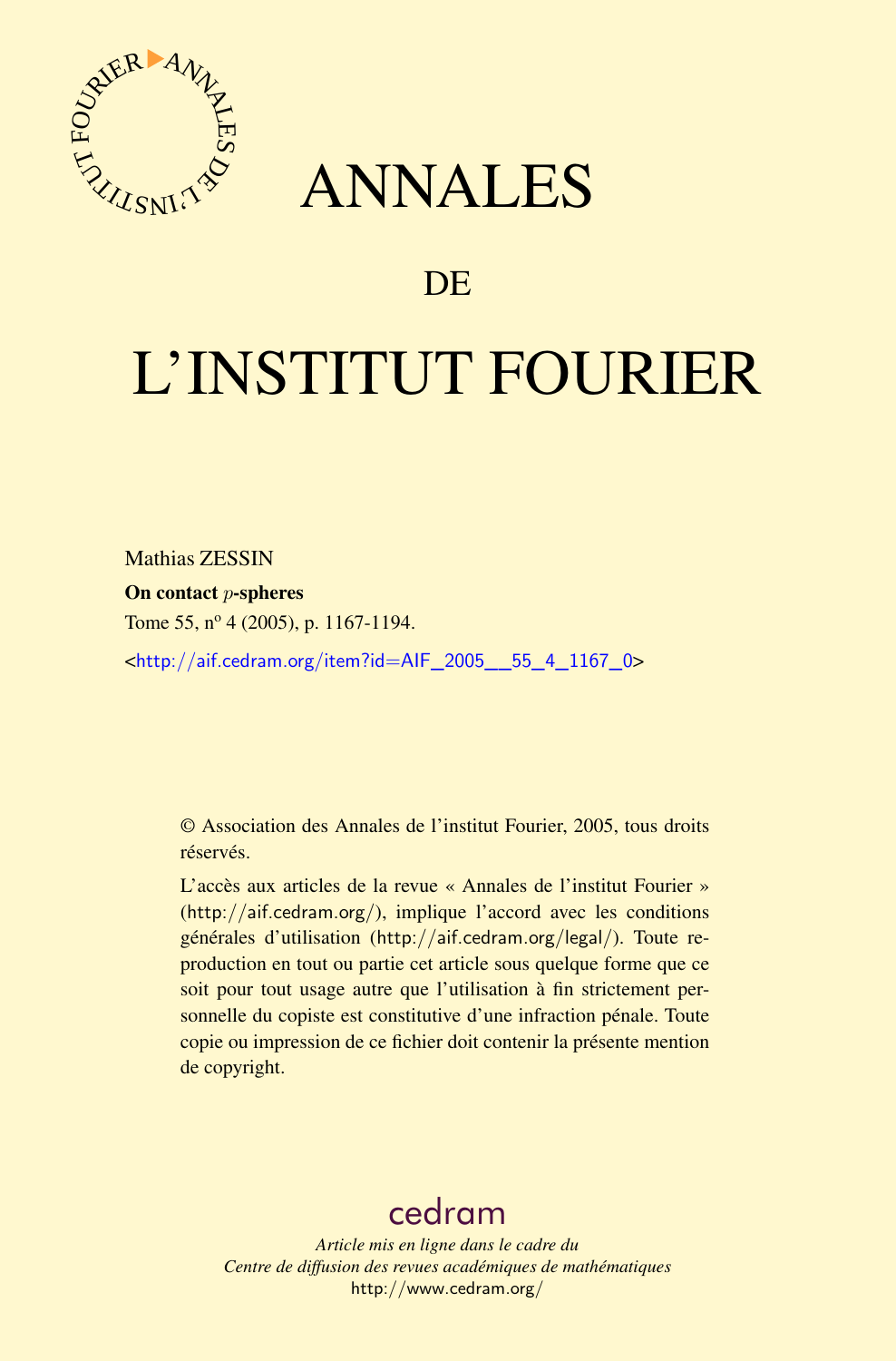Ann. Inst. Fourier, Grenoble **55**, 4 (2005), 1167–1194

#### **ON CONTACT** *P***-SPHERES**

**by Mathias ZESSIN**

#### **1. Introduction and generalities.**

Contact circles and contact *p*-spheres are families of contact forms parametrized by the circle and the *p*-sphere respectively and have been introduced by H. Geiges and J. Gonzalo in 1995 (see [4]). These authors give a fundamental existence theorem for contact circles and closely study a special class of contact circles with additional geometrical properties (see also [5]). Their work is about 3-dimensional manifolds.

In the first part of this paper we are interested in *invariant* contact circles and contact *p*-spheres on principal  $\mathbb{S}^1$ -bundles. In this specific situation we adapt some methods developed by R. Lutz which have been used to construct the first examples of contact forms on the 5-dimensional torus (see [9]). They will be particularly helpful for the construction of new classes of examples. In this work, we will see examples of invariant contact circles and contact spheres on 3-dimensional principal  $\mathbb{S}^1$ -bundles. In the second part, we examine the general situation in higher dimensions and give examples of contact *p*-spheres there.

In paragraph 2 we start with some examples. In dimension 3, the most natural ones are found on  $\mathbb{S}^3$ . In paragraph 3, we develop tools to

*Keywords*: Contact p-spheres, invariant contact forms, principal fibre bundles.

*Math. classification*: 53D10, 55R25, 58A15.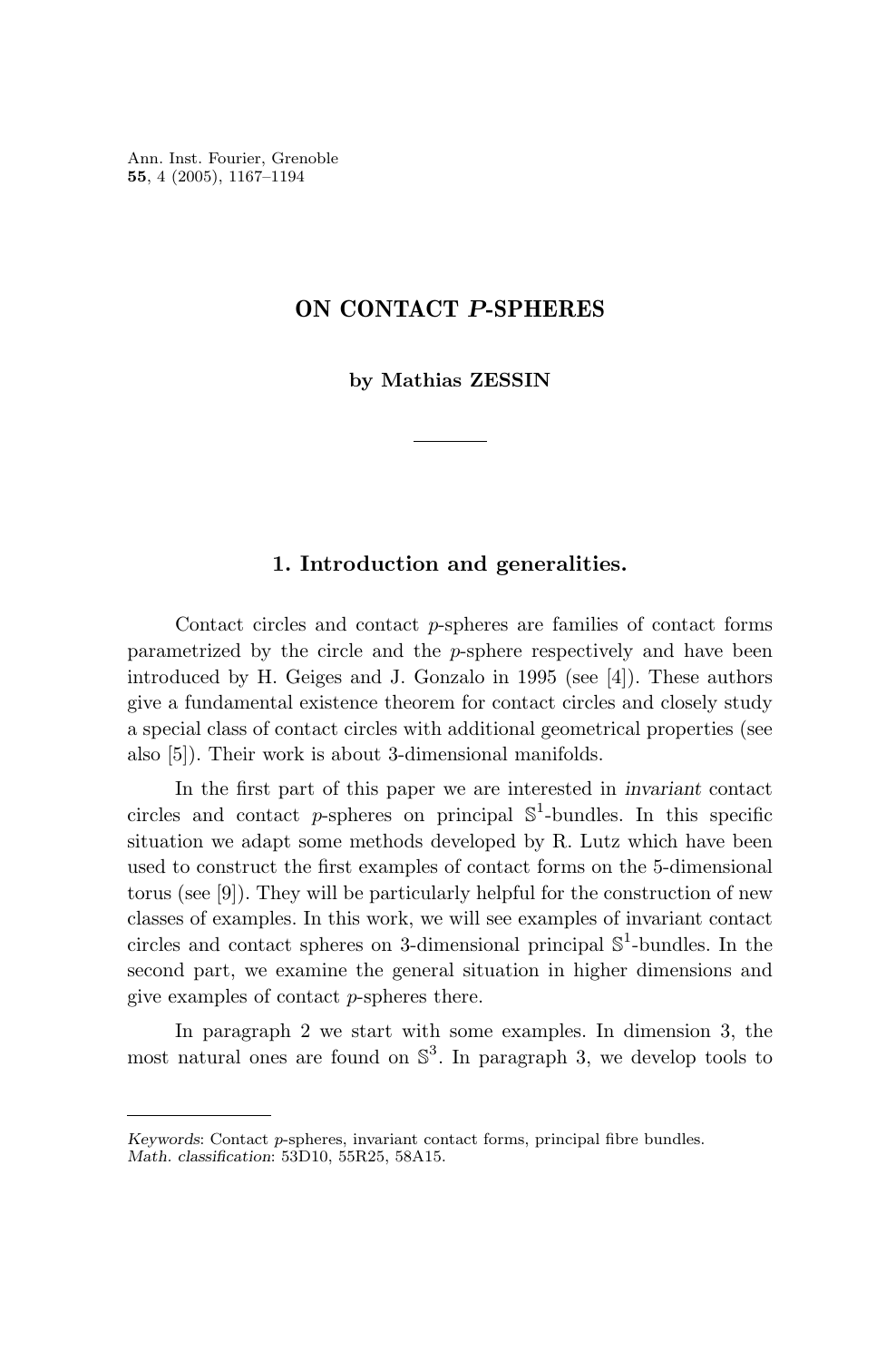study invariant contact circles and contact spheres. In paragraphs 4 and 5 we state the main theorems of this first part. They solve the existence problem of invariant contact circles and contact spheres on principal  $\mathbb{S}^1$ bundles over closed, connected and orientable surfaces. In paragraph 6 we construct examples on all such principal  $\mathbb{S}^1$ -bundles where contact circles might exist according to the theorems of paragraphs 4 and 5. In paragraph 7 we consider higher dimensions and prove that on manifolds of dimension  $4n + 1$ , contact circles and contact *p*-spheres do not exist. In paragraph 8 we study round contact *p*-spheres, that is, contact *p*-spheres whose Reeb vector fields are stable under linear combinations within the contact *p*sphere, and in paragraph 9 we give examples of contact *p*-spheres on the spheres of dimension  $4n - 1$ . In paragraph 10 we make a connection to Sasakian geometry, which gives more examples of contact spheres.

Let us now give some definitions and preliminary results.

Let *M* be a  $(2n + 1)$ -dimensional manifold. A contact form on *M* is a 1-form  $\omega$  such that  $\omega \wedge (d\omega)^n$  is a volume form on M. The Reeb vector field *R* associated to  $\omega$  is defined by  $\omega(R) = 1$  and  $R \triangleleft d\omega = 0$ .

DEFINITION 1. — *The set of normalized linear combinations of*  $p + 1$ *contact forms*  $\omega_1, \ldots, \omega_{p+1}$ 

$$
\begin{cases} \sum_{i=1}^{p+1} \lambda_i \omega_i & | \sum_{i=1}^{p+1} \lambda_i^2 = 1 \end{cases}
$$

*is called a contact p-sphere, if every element of this family is a contact form. It will be denoted by*  $S_c^p\{\omega_1, \ldots, \omega_{p+1}\}.$ 

Note that Geiges and Gonzalo call contact circle a pair  $(\omega_1, \omega_2)$  of contact forms whose normalized linear combinations are still contact forms and contact sphere a triple  $(\omega_1, \omega_2, \omega_3)$  of such forms. Here, however, contact *p*-sphere will denote the whole family generated by these forms.

In this paper, a contact 1-sphere will be called a *contact circle*, and a contact 2-sphere might simply be called *contact sphere*. Note that each contact sphere contains contact circles and that in general each contact *m*-sphere contains contact *n*-spheres for  $n \leq m$ .

Following Geiges and Gonzalo, a contact circle or a contact *p*-sphere will be called *taut*, if all its elements generate the same volume form, that is, if for any element  $\omega = \lambda_1 \omega_1 + \lambda_2 \omega_2$  of, say, a contact circle in dimension 3, the form  $\omega \wedge d\omega$  does not depend on its coefficients  $\lambda_1$  and  $\lambda_2$ .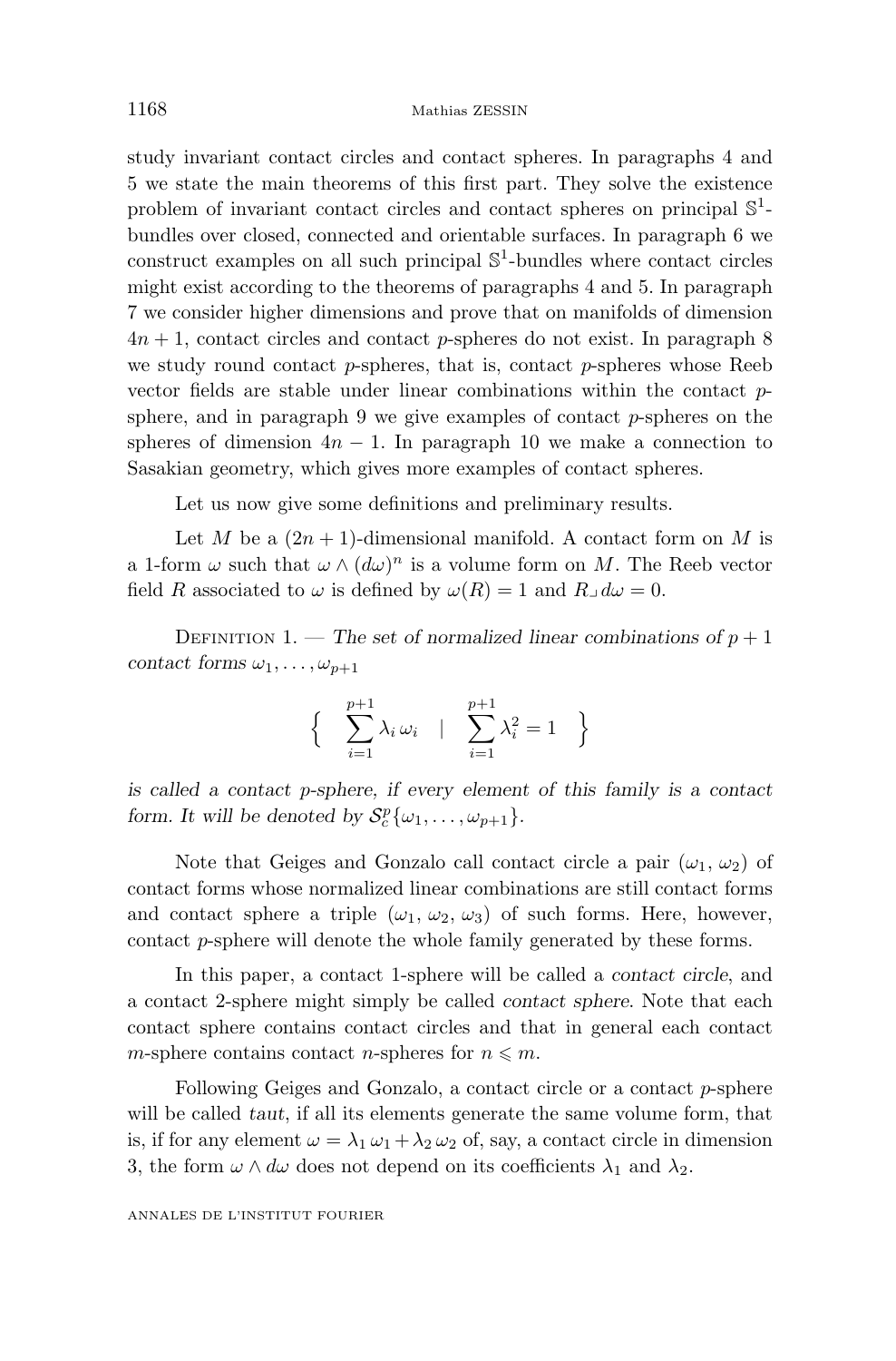### **2.** Examples on  $\mathbb{S}^3$  and on  $\mathbb{T}^3$ .

We use a quaternionic representation of  $\mathbb{S}^3$  to get the following natural example of a contact sphere:

In the space of quaternions H, the forms

$$
\begin{cases}\n\tilde{\alpha} = < qi, \, dq > = q_1 \, dq_2 - q_2 \, dq_1 + q_4 \, dq_3 - q_3 \, dq_4 \\
\tilde{\beta} = < qj, \, dq > = q_1 \, dq_3 - q_3 \, dq_1 + q_2 \, dq_4 - q_4 \, dq_2 \\
\tilde{\gamma} = < qk, \, dq > = q_3 \, dq_2 - q_2 \, dq_3 + q_1 \, dq_4 - q_4 \, dq_1\n\end{cases}
$$

induce three contact forms  $\alpha$ ,  $\beta$  and  $\gamma$  on the unit sphere  $\mathbb{S}^3$ , which are independent and complementary in the sense that their Reeb vector fields give an orthonormal basis of the tangent space  $T_p \mathbb{S}^3$  at every point  $p \in \mathbb{S}^3$ with respect to the induced Euclidean metric.

Any form

$$
\tilde{\omega} = \lambda_1 \tilde{\alpha} + \lambda_2 \tilde{\beta} + \lambda_3 \tilde{\gamma} \quad \text{with} \quad \sum_{i=1}^3 \lambda_i^2 = 1
$$

satisfies

$$
\tilde{\omega} \wedge d\tilde{\omega} \wedge (q_1 dq_1 + q_2 dq_2 + q_3 dq_3 + q_4 dq_4) = dq_1 \wedge dq_2 \wedge dq_3 \wedge dq_4,
$$

which is non-zero everywhere. Hence the induced form  $\omega = \lambda_1 \alpha + \lambda_2 \beta + \lambda_3 \gamma$ is a contact form and  $\omega \wedge d\omega = \alpha \wedge d\alpha$ . This gives a taut contact sphere. It is also round in a sense defined in paragraph 8.

We also observe that the forms  $\alpha$ ,  $\beta$  and  $\gamma$  are invariant with respect to the vector field *X* induced by

$$
q_1 \frac{\partial}{\partial q_2} - q_2 \frac{\partial}{\partial q_1} + q_3 \frac{\partial}{\partial q_4} - q_4 \frac{\partial}{\partial q_3},
$$

which is the Reeb vector field of the contact form  $\hat{\alpha}$  induced by  $\langle iq, dq \rangle$ on  $\mathbb{S}^3$ . The orbits of *X* are the fibres of a principal Hopf fibration of  $\mathbb{S}^3$ over  $\mathbb{S}^2$  with fibre  $\mathbb{S}^1$  and connection form  $\hat{\alpha}$ . In this case,  $\mathcal{S}_c^2\{\alpha, \beta, \gamma\}$  is an invariant contact sphere on this  $\mathbb{S}^1$ -bundle.

$$
\mathbb{S}^3 \subset \mathbb{H}
$$

$$
\pi(q) = q i \bar{q} \int \mathbb{S}^1
$$

$$
\mathbb{S}^2
$$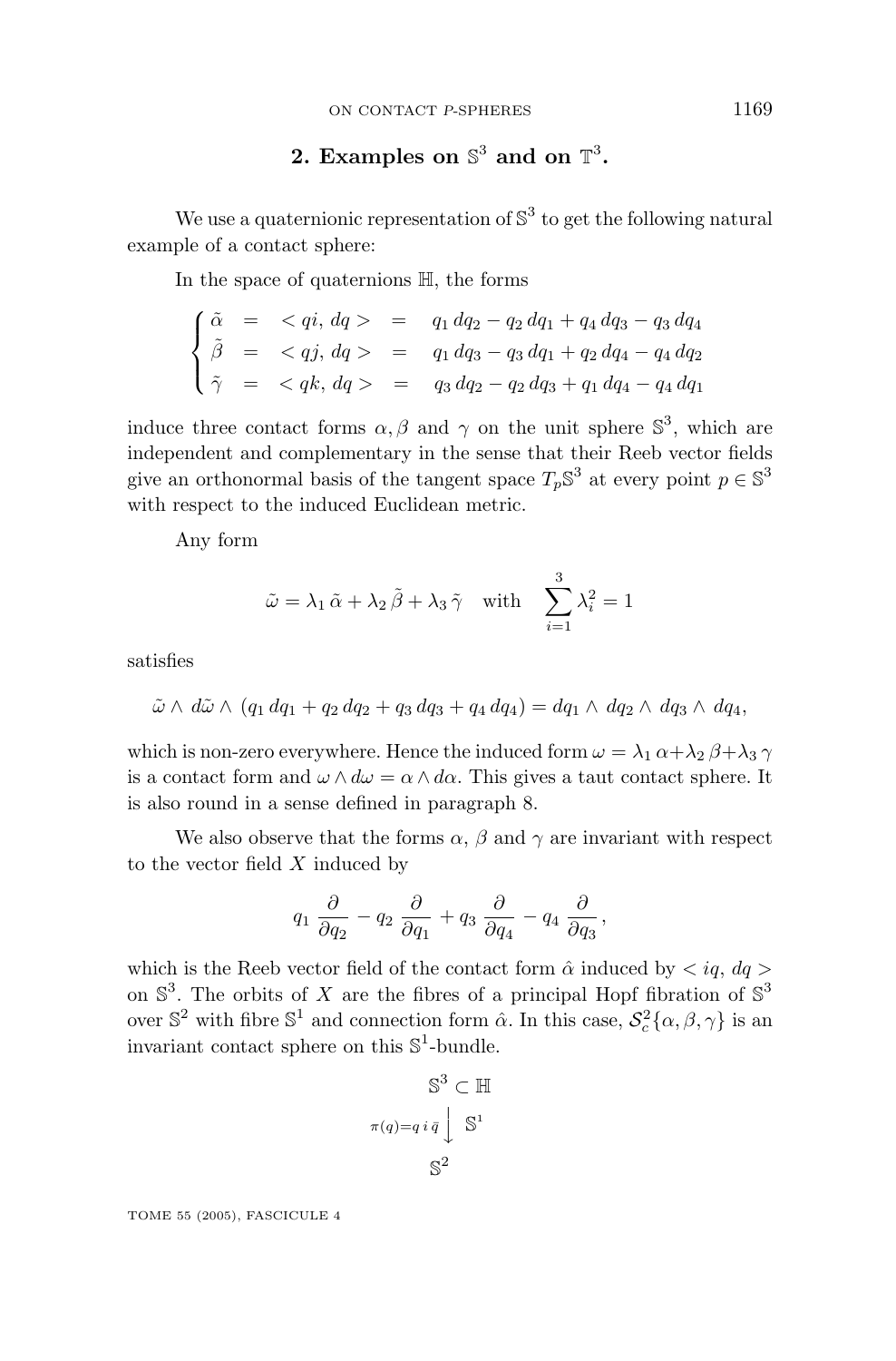Another quite natural example of contact circles can be found on  $\mathbb{T}^3$ , with pseudo-coordinates  $(\theta_1, \theta_2, \theta_3)$ . On this torus, consider the forms

$$
\begin{cases}\n\omega_1 = \cos(n\theta_1)d\theta_2 + \sin(n\theta_1)d\theta_3 \\
\omega_2 = -\sin(n\theta_1)d\theta_2 + \cos(n\theta_1)d\theta_3,\n\end{cases}
$$

for some non-zero integer *n*. Setting  $\omega = \lambda_1 \omega_1 + \lambda_2 \omega_2$ , with  $\lambda_1^2 + \lambda_2^2 = 1$ , we get

$$
\omega \wedge d\omega = -n d\theta_1 \wedge d\theta_2 \wedge d\theta_3.
$$

Thus for any  $n, \omega_1$  and  $\omega_2$  generate a taut contact circle. We can observe that  $\omega_1$  and  $\omega_2$  and thus all elements of the contact circle are invariant with respect to the vector fields  $\frac{\partial}{\partial \theta_2}$  and  $\frac{\partial}{\partial \theta_3}$ . So these contact circles are even invariant with respect to the corresponding  $\mathbb{T}^2$ -action.

#### **3. Singular sets and knotted fibrations.**

In this paragraph we develop tools to study invariant contact circles and contact *p*-spheres on principal  $\mathbb{S}^1$ -bundles over connected closed manifolds. We first examine singular sets associated to invariant contact forms in this context and then consider these sets as knots of knotted fibrations. This approach allows great insight into the topology of invariant contact circles and contact *p*-spheres.

Consider a  $(2n + 1)$ -dimensional manifold *M*, which is a principal  $\mathbb{S}^1$ -bundle over a  $(2n)$ -dimensional manifold *B* with connection form *α*. Assume that *B* is a compact, connected, orientable manifold without boundary. Then for each invariant form  $\omega$  on M, there is a form  $\eta$  and a function  $\varphi$  on the base space *B*, such that

$$
\omega = \pi^*(\eta) + \pi^*(\varphi) \alpha,
$$

where  $\pi$  is the bundle map.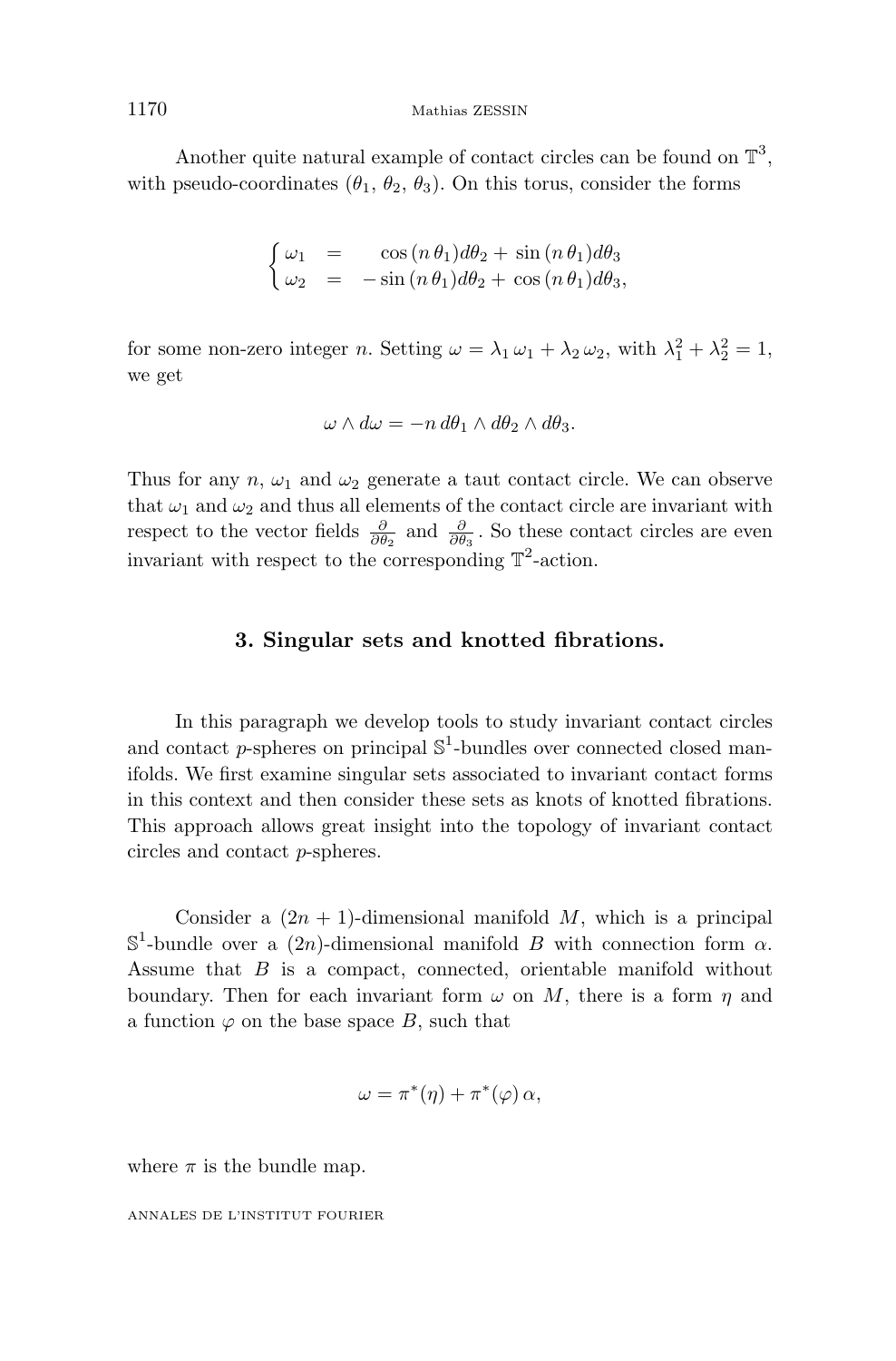We have the following technical lemma:

LEMMA 1.  $-\text{Let } \mathcal{S}_c^p\{\omega_1,\ldots,\omega_{p+1}\}\$ be an invariant contact p-sphere *on M and assume that for each i,*

$$
\omega_i = \pi^*(\eta_i) + \pi^*(\varphi_i) \alpha
$$

*for some forms and functions*  $\eta_i$  *and*  $\varphi_i$  *on B. Then for any coefficients*  $(\lambda_1, \ldots, \lambda_{p+1})$  with  $\sum_{i=1}^{p+1} \lambda_i^2 = 1$ , the expressions

(1) 
$$
\sum_{i=1}^{p+1} \lambda_i \varphi_i \text{ and } \sum_{i=1}^{p+1} \lambda_i d\varphi_i
$$

*do not vanish simultaneously at any point of B.*

*Proof*. — This is an immediate consequence of the contact property of linear combinations of the forms  $\omega_1, \ldots, \omega_{p+1}$ . Indeed, for  $\omega = \sum_{i=1}^{p+1} \lambda_i \omega_i$ , we have

$$
\omega \wedge (d\omega)^n = \left(\sum_{i=1}^{p+1} \lambda_i \eta_i + \sum_{i=1}^{p+1} \lambda_i \varphi_i \alpha\right) \wedge \left(\sum_{i=1}^{p+1} \lambda_i \, d\eta_i + \sum_{i=1}^{p+1} \lambda_i \, d\varphi_i \wedge \alpha + \sum_{i=1}^{p+1} \lambda_i \, \varphi_i \, d\alpha\right)^n.
$$

This term equals

$$
\left(\sum_{i=1}^{p+1} \lambda_i \eta_i\right) \wedge \left(\sum_{i=1}^{p+1} \lambda_i \, d\eta_i\right)^n,
$$

at points where the expressions (1) vanish simultaneously. But a  $(2n + 1)$ form on  $B_{2n}$  is zero. This contradicts the assumption that  $S_c^p\{\omega_1,\ldots,\omega_{p+1}\}\$ is a contact  $p$ -sphere and proves the lemma.  $\Box$ 

Let us now define on the base manifold the singular set associated to a given invariant contact form on *M*, following R. Lutz (see [8]).

DEFINITION 2. — Let  $\omega = \pi^*(\eta) + \pi^*(\varphi)$  *a* be an invariant contact *form on an* S<sup>1</sup>*-bundle M over a manifold B. The singular set associated to ω* is the set  $\Sigma$ <sub>*ω*</sub> =  $\varphi$ <sup>-1</sup>(0) on *B*.

We now prove some fundamental properties of the singular sets of invariant contact circles and contact  $p$ -spheres on a principal  $\mathbb{S}^1$ -bundle  $M$ over a closed connected manifold *B*.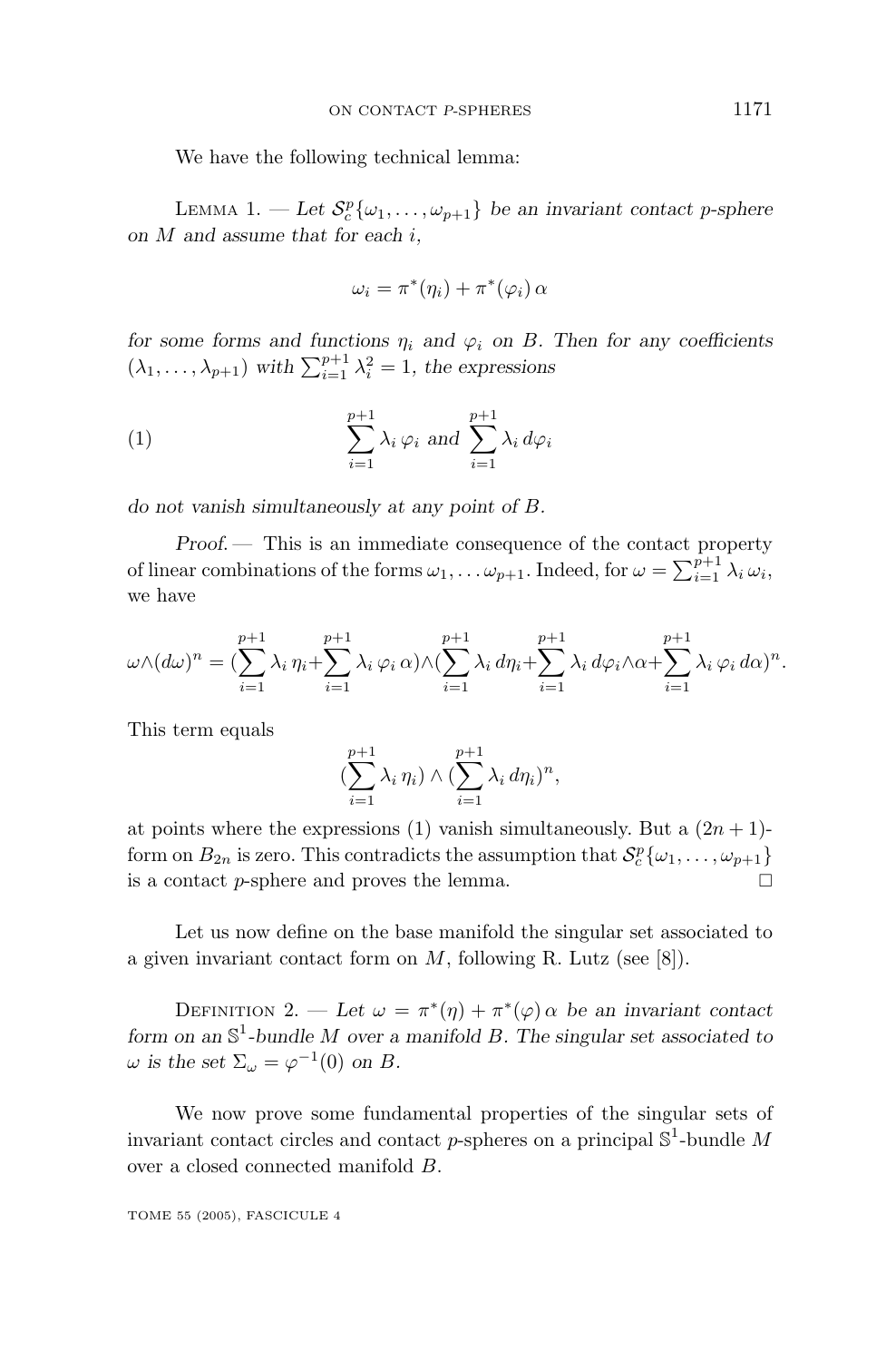PROPOSITION 1. *—*

- *i) The singular sets are submanifolds of B.*
- *ii) If M admits an invariant contact circle, then each point of B lies on the singular set of some element of this contact circle.*
- *iii) The singular sets of two forms of the same contact circle or contact p-sphere are isotopic.*
- *iv) The singular set of an element of an invariant contact circle or contact p-sphere is non-empty.*

*v) The singular sets of two different and non-opposite elements of an invariant contact circle or contact p-sphere intersect transversally.*

*Proof*. — According to R. Lutz ([8]) (or to Lemma 1 in the particular case of  $p = 0$ ,  $d\varphi$  does not vanish on  $\varphi^{-1}(0)$ , if  $\omega = \pi^*(\eta) + \pi^*(\varphi)$  *a* is an invariant contact form on *M*. Thus the corresponding singular set is a submanifold of *B*.

Let  $\omega_1$  and  $\omega_2$  generate an invariant contact circle on *M*. Writing, for  $i = 1, 2,$ 

$$
\omega_i = \pi^*(\eta_i) + \pi^*(\varphi_i) \alpha,
$$

an arbitrary element of the contact circle will be

$$
\omega = \sin(\theta)\,\omega_1 + \cos(\theta)\,\omega_2
$$
  
=  $\pi^*(\sin(\theta)\,\eta_1 + \cos(\theta)\,\eta_2) + \pi^*((\sin(\theta)\,\varphi_1 + \cos(\theta)\,\varphi_2))\,\alpha$   
=  $\pi^*(\eta) + \pi^*(\varphi)\,\alpha$ .

Thus, for any values  $\varphi_1(p)$  and  $\varphi_2(p)$ , there is some  $\theta \in [0, 2\pi]$  such that  $\varphi(p) = 0.$ 

This argument shows also that in any contact circle there are elements whose singular sets are not empty. On the other hand, according to [6] (see also [10]), the contact structures associated to elements of oneparameter-families of contact forms are isomorphic. Obviously, contact circles are special one-parameter-families, so the corresponding structures are isomorphic. The isomorphisms are equivariant, as explained in [8], so the singular sets of elements of a contact circle are isotopic. Thus any element of a contact circle has a non-empty singular set.

In contact *p*-spheres, *p* being an arbitrary dimension, any two different and non-opposite elements generate a contact circle, so their singular sets are non-empty and isotopic, too.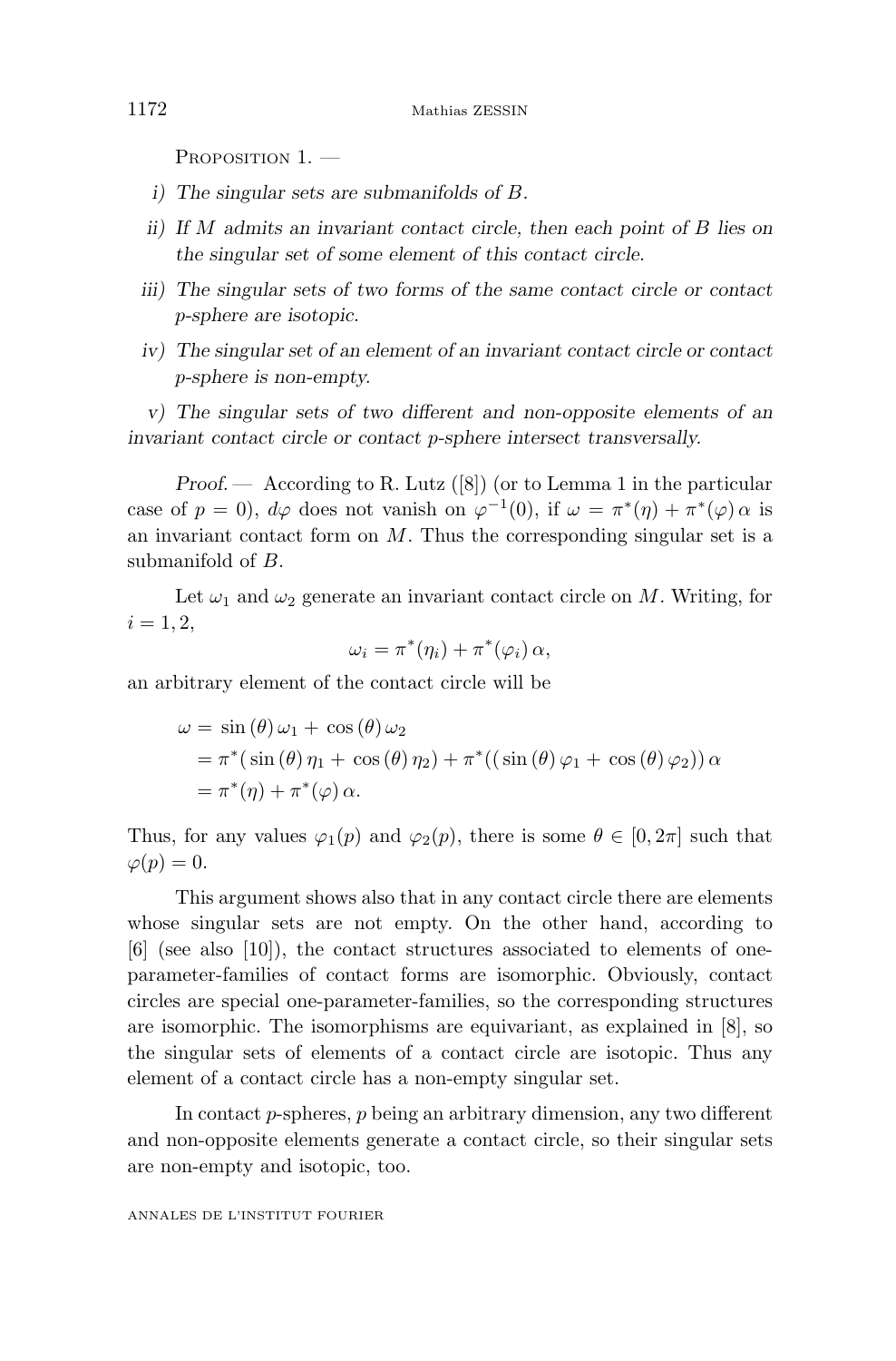Finally, at a point where the singular sets of two different and nonopposite elements  $ω_1 = π^*(η_1) + π^*(φ_1) α$  and  $ω_2 = π^*(η_2) + π^*(φ_2) α$  of an invariant contact circle intersect, we have  $\varphi_1 = \varphi_2 = 0$ , so by Lemma 1, the forms  $d\varphi_1$  and  $d\varphi_2$  are linearly independent, hence the intersection of  $\Sigma_{\omega_1}$  and  $\Sigma_{\omega_2}$  is transversal.

One way to study singular sets and thus invariant contact *p*-spheres is to consider their associated knotted fibrations. This viewpoint is due to R. Lutz and generalizes J. Milnor's open book constructions in the context of invariant contact forms. It means the following (see [9]):

DEFINITION 3. —  $(B, \varphi, N)$  *is a knotted fibration along N over*  $\mathbb{S}^{k-1}$ *, if*

- *1. B is a connected, orientable, compact manifold*
- *2. N is either empty or a closed codimension-k-submanifold in B*
- *3. ϕ* : *B* \ *N* −→ S*<sup>k</sup>*−<sup>1</sup> *is a locally trivial fibration*
- *4. If N is non-empty, there exists an open neighborhood W of N and a diffeomorphism*  $h: N \times D^k \longrightarrow W$ *, where*  $D^k$  *is the unit disk of*  $\mathbb{R}^k$ *,* such that  $h(z, 0) = z$  on  $N \times \{0\}$  and such that the following diagram *commutes:*

$$
\begin{array}{ccc}N\times\left(D^{k}\setminus\{0\}\right)&\stackrel{h}{\longrightarrow}&W\setminus N\\&\\^{proj.}\Big\downarrow&&\varphi\Big\downarrow\\&D^{k}\setminus\{0\}&\stackrel{\overline{\mathbb{H}\mathbb{I}}}{\longrightarrow}&\mathbb{S}^{k-1}.\end{array}
$$

*N* will be called the knot and  $\varphi^{-1}(p)$  will be called a fibre of the knotted fibration, for any point  $p \in \mathbb{S}^{k-1}$ .

As an example in dimension 3, we can consider singular sets associated to invariant contact *p*-spheres on principal  $\mathbb{S}^1$ -bundles over surfaces in different ways:

- Given one contact form  $\omega = \pi^*(\eta) + \pi^*(\varphi) \alpha$ , the singular set  $\Sigma_{\omega} = \varphi^{-1}(0)$  is a curve on the base space and defines a knotted fibration over  $\mathbb{S}^0$  with knot  $\Sigma_{\omega}$  and two fibres determined by the sign of the function  $\varphi$ . These fibres are well defined (see [8]).
- For a contact circle generated by two invariant contact forms  $\omega_1$  and *ω*<sub>2</sub>, the intersection Σ of the associated singular sets  $\Sigma_{\omega_1}$  and  $\Sigma_{\omega_2}$  is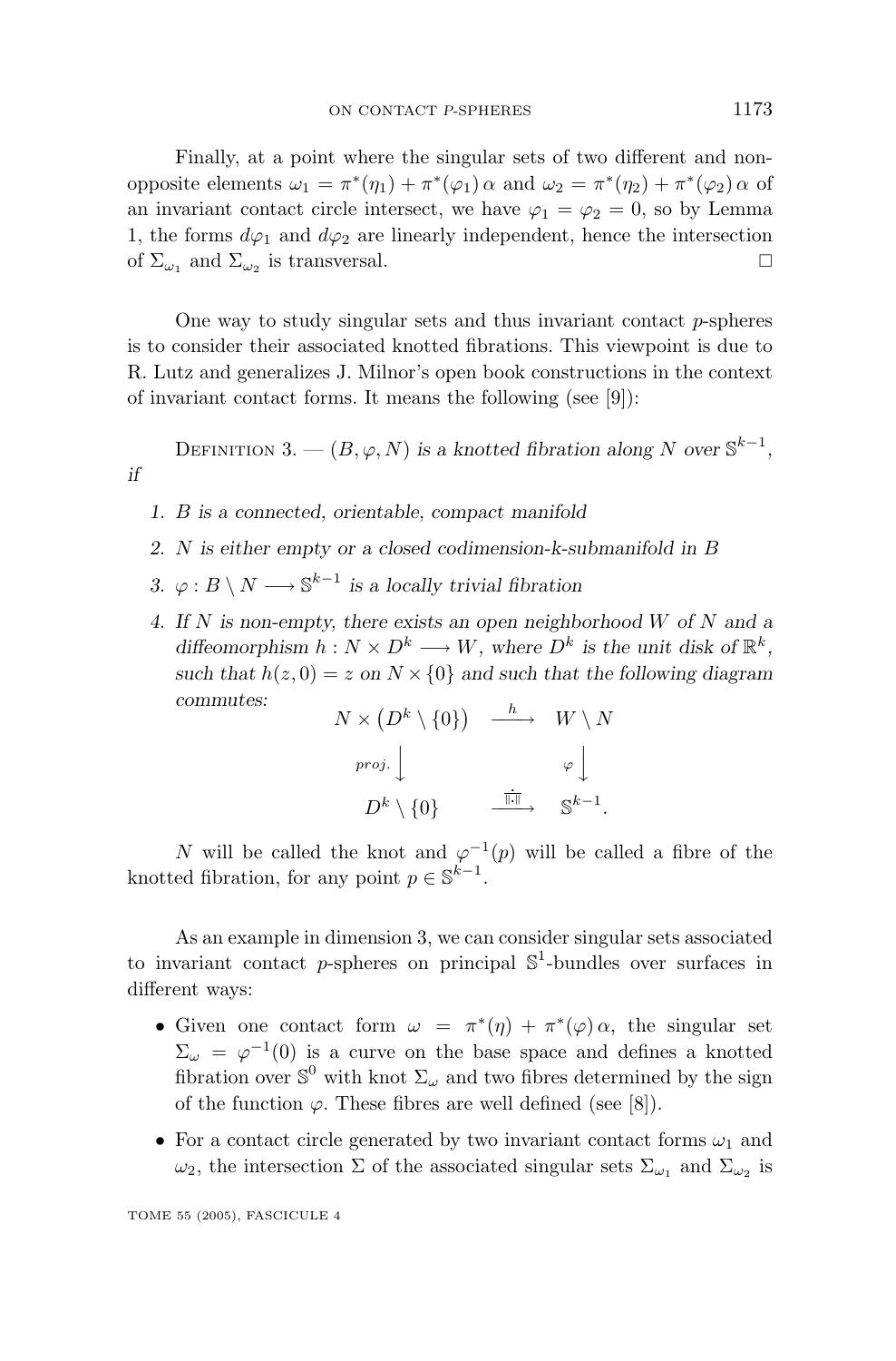finite.  $\Sigma$  is the knot of a knotted fibration of *B* over  $\mathbb{S}^1$ , whose fibres are curves starting and ending at points of  $\Sigma$ .

• In the case of an invariant contact sphere with generating forms  $\omega_1$ ,  $\omega_2$ and  $\omega_3$ , there is no common singular set, which is due to Lemma 1, but we can consider an associated knotted fibration of  $M$  over  $\mathbb{S}^2$  with empty knot and fibres which are finite subsets of *B*.

These are special cases of the following fibration theorem which gives this decomposition in full generality:

THEOREM 1. *— Fibration theorem*

Let *M* be a  $(2n+1)$ -dimensional principal  $\mathbb{S}^1$ -bundle over a closed con*nected base manifold*  $B_{2n}$  *with connection form*  $\alpha$  *and let*  $S_c^p\{\omega_1, \dots, \omega_{p+1}\}\$ *be an invariant contact <i>p*-sphere on *M.* Write  $\omega_i$  as  $\omega_i = \pi^*(\eta_i) + \pi^*(\varphi_i) \alpha$ , *for i=1,...,p+1, and let*  $\Sigma = \bigcap_{i=1}^{p+1} \varphi_i^{-1}(0)$  *be the intersection of the singu*lar sets of the generating forms. Then for  $r = \sqrt{\sum_{i=1}^{p+1} \varphi_i^2}$ ,

$$
(B, (\frac{\varphi_1}{r}, \ldots, \frac{\varphi_{p+1}}{r}), \Sigma)
$$

*defines a knotted fibration over* S*<sup>p</sup>.*

*Proof.* — According to [9], it is enough to show that the map

$$
\Phi = (\frac{\varphi_1}{r}, \dots, \frac{\varphi_{p+1}}{r}) : B \setminus \Sigma \to \mathbb{S}^p
$$

is of rank *p* everywhere and that at any point of  $\Sigma$ , we have

$$
d\varphi_1 \wedge \ldots \wedge d\varphi_{p+1} \neq 0.
$$

The first condition is a consequence of Lemma 1. Indeed, we show that if  $\Phi$  is not of rank *p*, then there are coefficients  $(\lambda_1, \ldots, \lambda_{p+1})$  with  $\sum_{i=1}^{p+1} \lambda_i^2 = 1$ , such that

$$
\sum_{i=1}^{p+1} \lambda_i \varphi_i = 0 \text{ and } \sum_{i=1}^{p+1} \lambda_i d\varphi_i = 0,
$$

at some points of  $B \setminus \Sigma$ , which is excluded by Lemma 1.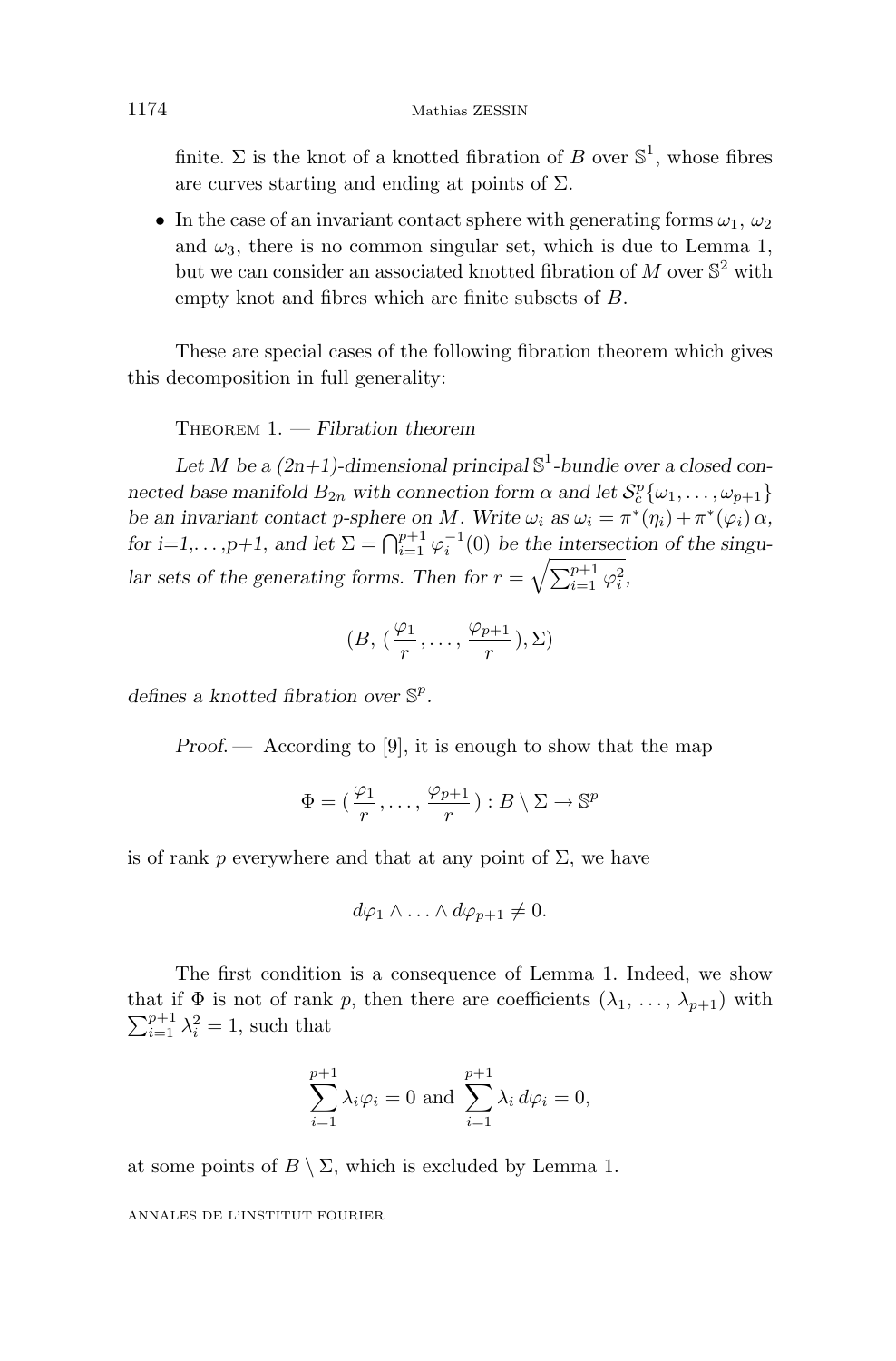On a point  $x \in B \setminus \Sigma$ , at least one of the functions  $\varphi_i$  does not vanish. Assume that  $\varphi_{p+1}$  is non-zero. Then the rank of  $\Phi$  is given by the rank of the system  $(d(\frac{\varphi_1}{r}), \ldots, d(\frac{\varphi_p}{r}))$ .

Assume now that there is some point  $x \in B \setminus \Sigma$  and *p* real numbers  $\mu_1, \ldots, \mu_p$ , such that  $\sum_{i=1}^p \mu_i d(\frac{\varphi_i}{r}) = 0$ . Differentiating this and using  $dr = \frac{1}{r} \left( \sum_{i=1}^{p+1} \varphi_i d\varphi_i \right)$ , we get

$$
0 = \frac{1}{r} \left( \sum_{i=1}^{p} \mu_i d\varphi_i \right) - \sum_{i=1}^{p} \frac{\mu_i \varphi_i}{r^2} dr = \sum_{i=1}^{p+1} \lambda_i d\varphi_i,
$$

where we set  $\lambda_i = \frac{\mu_i}{r} - \left(\sum_{j=1}^p \frac{\mu_j \varphi_j}{r^2}\right) \frac{\varphi_i}{r}$ , for  $i = 1, \ldots, p$  and  $\lambda_{p+1} =$  $-(\sum_{j=1}^{p} \frac{\mu_j \varphi_j}{r^2}) \frac{1}{r} \varphi_{p+1}$ . With the same coefficients, we have now

$$
\sum_{i=1}^{p+1} \lambda_i \varphi_i = \sum_{i=1}^p \frac{\mu_i \varphi_i}{r} - \sum_{i=1}^p \varphi_i^2 \sum_{j=1}^p \frac{\mu_j \varphi_j}{r^3} - \sum_{i=1}^p \frac{\mu_i \varphi_i}{r^3} \varphi_{p+1}^2
$$

$$
= \sum_{i=1}^p \frac{\mu_i \varphi_i}{r^3} (r^2 - \sum_{j=1}^{p+1} \varphi_j^2)
$$

$$
= 0.
$$

The second condition is another consequence of Lemma 1. As on  $\Sigma$ the functions  $\varphi_i$  vanish, any expression  $\sum_{i=1}^{p+1} \lambda_i d\varphi_i$  is non-zero by Lemma 1. Thus the forms  $\{d\varphi_i, i = 1...p+1\}$  are linearly independent on  $\Sigma$ , hence  $d\varphi_1 \wedge \ldots \wedge d\varphi_{p+1} \neq 0$  on  $\Sigma$ . This completes the proof.

COROLLARY 1. — Let  $S_c^1\{\omega_1, \omega_2\}$  be an invariant contact circle on an S<sup>1</sup>*-bundle M over a closed connected surface B with common singular set Σ.* Then  $B \setminus \Sigma$  fibres over  $\mathbb{S}^1$ .

This corollary is a useful tool in certain situations. It gives us some additional information about the singular sets associated to invariant contact circles on principal  $\mathbb{S}^1$ -bundles over surfaces, for example the following properties.

PROPOSITION 2. *—*

a) The singular set  $\Sigma_{\omega}$  of an element  $\omega$  of a contact circle generated by *ω*<sub>1</sub> and *ω*<sub>2</sub> on a principal  $\mathbb{S}^1$ -bundle over  $\mathbb{S}^2$  is a topological circle and *the singular sets of two different and non-opposite elements intersect in two points.*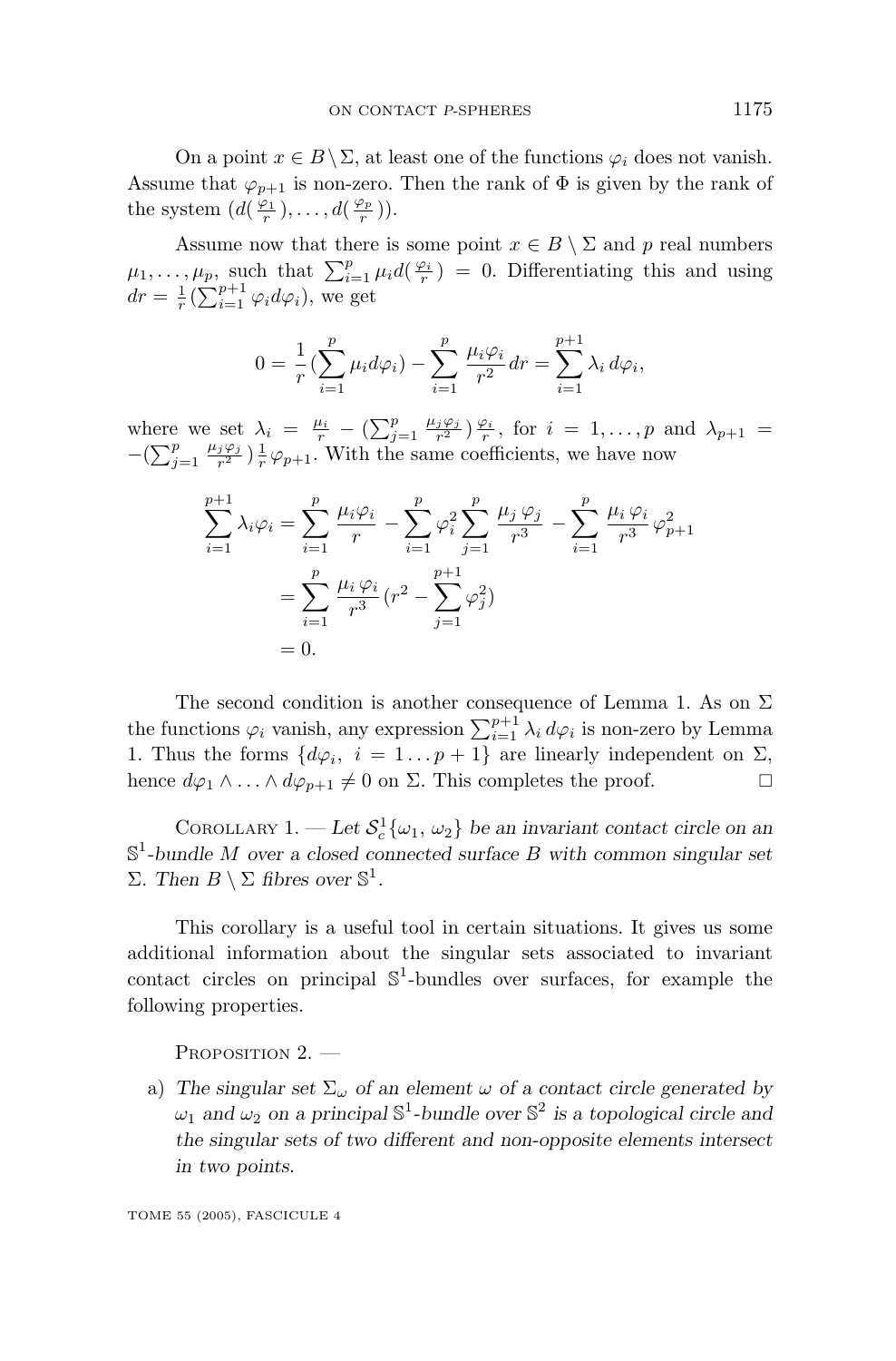#### 1176 Mathias ZESSIN

b) The singular set  $\Sigma_{\omega}$  of an element  $\omega$  of a contact circle generated by *ω*<sub>1</sub> and *ω*<sub>2</sub> on a principal  $\mathbb{S}^1$ -bundle over  $\mathbb{T}^2$  is the union of an even *number of topological circles and the singular sets of two different and non-opposite elements do not intersect.*

*Proof.* — In the case  $B = \mathbb{S}^2$ , it is enough to show that  $\Sigma_{\omega_1}$  is a topological circle. As it is a non-empty submanifold of  $\mathbb{S}^2$ , it is a union of topological circles. To see why  $\Sigma_{\omega_1}$  can not have several connected components, we first observe that the common singular set  $\Sigma = \Sigma_{\omega_1} \cap \Sigma_{\omega_2}$ is the union of two points, as  $\mathbb{S}^2 \setminus \Sigma$  fibres over  $\mathbb{S}^1$ , and that the fibres are non-closed curves starting and ending at different components of Σ. As the fibration map is  $\Phi = (\frac{\varphi_1}{r}, \frac{\varphi_2}{r}),$  where  $r = \sqrt{\varphi_1^2 + \varphi_2^2}, \Sigma_{\omega_1} \setminus \Sigma$  is the union of two fibres which are given by  $\Phi^{-1}(0,1)$  and  $\Phi^{-1}(0,-1)$  and which meet on Σ. Thus  $\Sigma_{\omega_1}$  is a topological circle.

In the case  $B = \mathbb{T}^2$ , the common singular set  $\Sigma$  is empty, as  $\mathbb{T}^2 \setminus \Sigma$ fibres over  $\mathbb{S}^1$ . So the singular sets of linearly independent elements of an invariant contact circle over  $\mathbb{T}^2$  do not intersect. As before, the singular set of an element  $\omega$  is non-empty and the number of its components is even, because the sign of the corresponding function  $\varphi$  is different in adjacent regions of  $\mathbb{T}^2 \setminus \Sigma_\omega$  and because the components of  $\Sigma_\omega$  do not bound disks, as there is an isotopy which carries any such component into itself, filling the whole torus on the way.

#### **4. Invariant contact circles in dimension 3.**

We are now looking for principal  $\mathbb{S}^1$ -bundles over orientable, connected closed surfaces which admit invariant contact circles. It is in fact the base manifold that carries all the information with respect to this question. We have the following theorem:

THEOREM 2. *— Let M be a principal circle-bundle over an orientable, connected closed surface B. There exists an invariant contact circle on M if and only if the base space B is either the 2-sphere or the 2-torus.*

*Proof (necessary part).* — Here we prove that only principal  $\mathbb{S}^1$ bundles over  $\mathbb{S}^2$  or  $\mathbb{T}^2$  might carry an invariant contact circle. The converse will be proved in a constructive way in paragraph 6.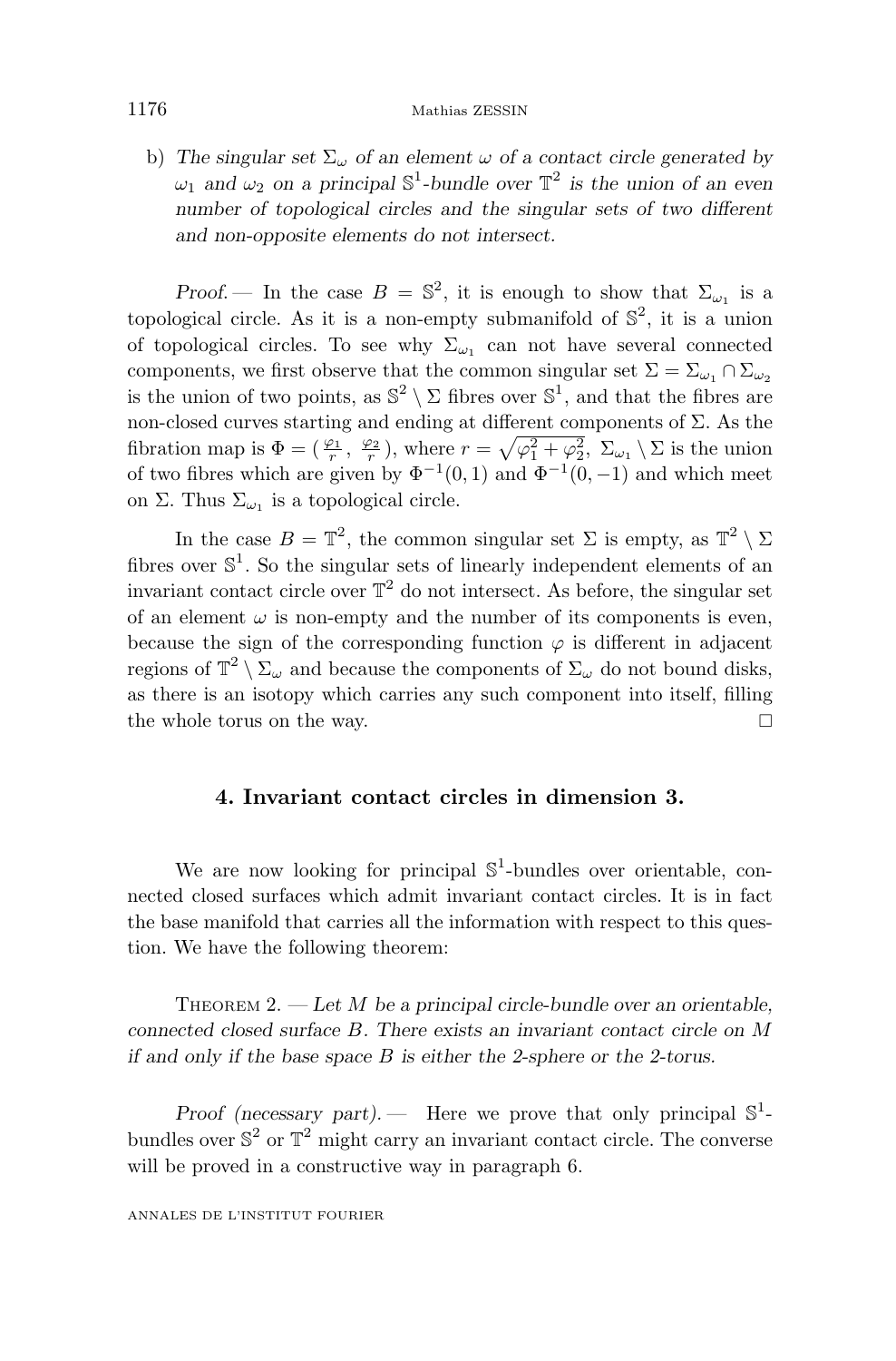Let  $\omega_1$  and  $\omega_2$  generate an invariant contact circle on M. The singular sets  $\Sigma_{\omega_1}$  and  $\Sigma_{\omega_2}$  are unions of topological circles on *B*. By Corollary 1, the complement of their intersection  $\Sigma$  fibres over  $\mathbb{S}^1$ .

If  $\Sigma$  is empty,  $B$  is an orientable, connected closed surface which fibres over  $\mathbb{S}^1$ , thus the torus  $\mathbb{T}^2$ .

If  $\Sigma$  is non-empty, it is a finite union of points, as we have seen in paragraph 3. According to the Fibration theorem 1, each component of  $\Sigma$ has a neighborhood which is diffeomorphic to a disk and each radius of this disk corresponds to a different fibre of the associated knotted fibration over  $\mathbb{S}^1$ . As each fibre starts and ends at two different components of  $\Sigma$ ,  $\Sigma$  has at least two components.  $B \setminus \Sigma$  is a locally trivial fibration over  $\mathbb{S}^1$ , so for reasons of continuity all fibres starting at a given component of  $\Sigma$  end at the same component of  $\Sigma$ . With these restrictions the fibred surface can only be a twice punctured sphere, that is,  $B = \mathbb{S}^2$ .

#### **5. Invariant contact spheres in dimension 3.**

For invariant *contact spheres* on principal circle-bundles over orientable, connected closed surfaces, the possibilities are even more restricted, as any contact sphere contains contact circles. In fact, contact spheres do not exist on principal circle-bundles over 2-tori, only on those over 2 spheres. We have the following theorem, analogous to the one in section 4:

THEOREM 3. *— Let M be a principal circle-bundle over a connected, orientable closed surface B. There exists an invariant contact sphere on M if and only if the base space B is the 2-sphere.*

Here again, we will only prove that the condition is necessary, whereas the constructions in paragraph 6 will prove that it is also sufficient.

*Proof of theorem 3 (necessary part). —* By Theorem 2 it is clear that the base space can only be  $\mathbb{S}^2$  or  $\mathbb{T}^2$ . Let us see why it can not be the torus.

Assume that  $\omega_1$ ,  $\omega_2$  and  $\omega_3$  generate an invariant contact sphere on a principal circle bundle *M* over  $\mathbb{T}^2$ , with  $\omega_i = \pi^*(\eta_i) + \pi^*(\varphi_i) \alpha$ , for  $i = 1, 2, 3$ . We show that there exist two forms in the contact sphere whose singular sets intersect, which contradicts Proposition 2.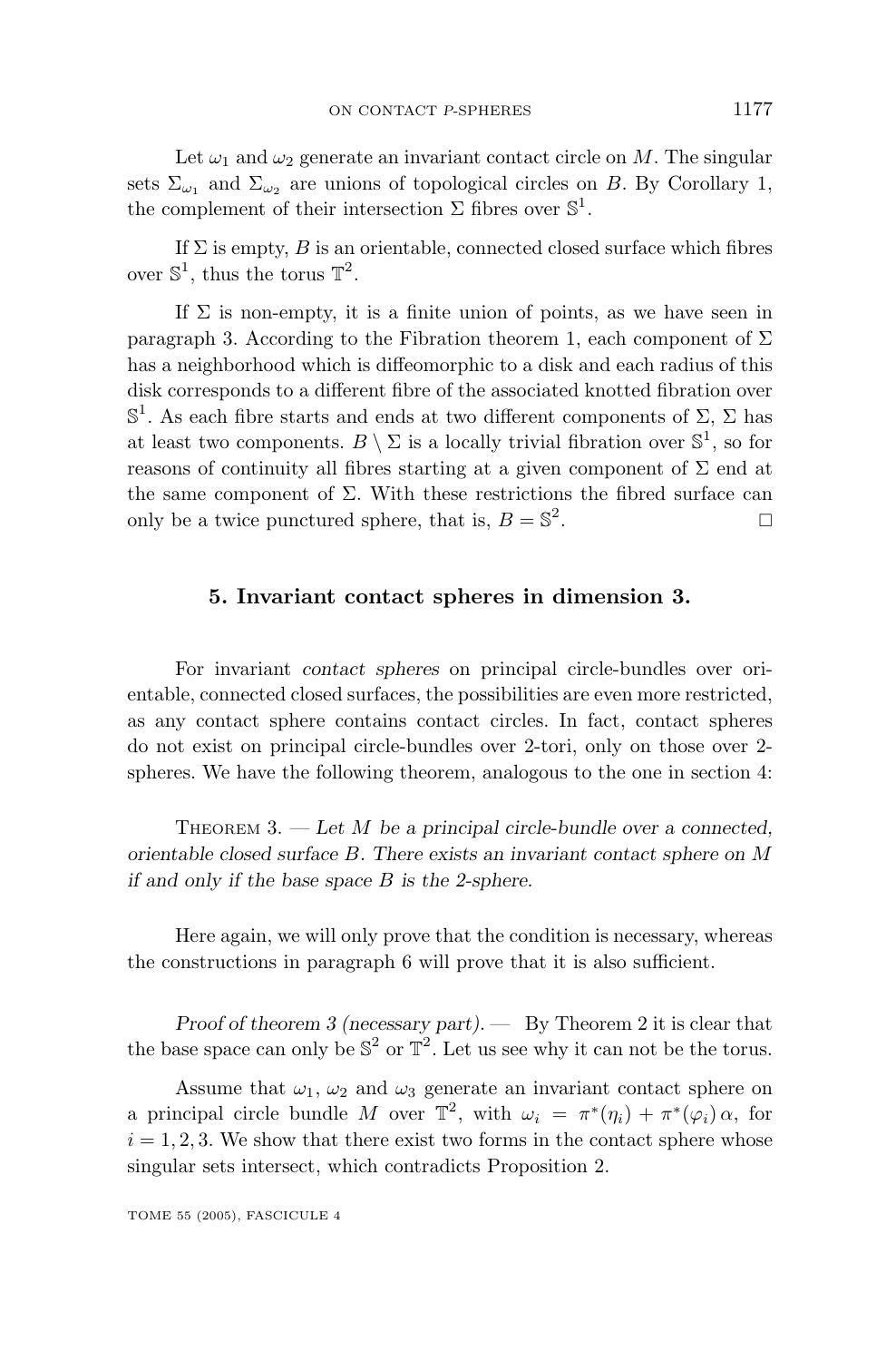Remember that the singular set of any element of the contact sphere is a non-empty union of topological circles on *B*, as we have seen in paragraph 3.

Let  $\Gamma$  be one connected component of  $\Sigma_{\omega_1}$ . By Proposition 2, the singular sets of two elements of the contact sphere do not intersect, so the function  $\varphi$  associated to an arbitrary element of the contact sphere is everywhere non-zero on Γ, except for  $\varphi_1$  and  $-\varphi_1$ . Let  $\omega$  be an element of  $S_c^2\{\omega_1, \omega_2, \omega_3\}$  other than  $\omega_1$  and  $-\omega_1$  and let

(2) 
$$
\varphi = \sum_{i=1}^{3} \lambda_i \varphi_i, \text{ where } \sum_{i=1}^{3} \lambda_i^2 = 1 \text{ and } \lambda_1 \notin \{-1, 1\},\
$$

be the associated function on the base space. We can assume that  $\varphi$  is positive on Γ. Then there is a path on the unit sphere of triples  $(\lambda_1, \lambda_2, \lambda_3)$ relating the coefficients of  $\varphi$  in expression (2) to those of  $-\varphi$  which does not take the values  $(1, 0, 0)$  or  $(-1, 0, 0)$ , the coefficients of  $\pm \varphi_1$ . This path corresponds to a path in  $S_c^2\{\omega_1, \omega_2, \omega_3\}$  connecting  $\omega$  and  $-\omega$  and avoiding  $ω_1$  and  $-ω_1$ . Thus we continuously transform  $φ$ , which is positive on Γ, into  $-\varphi$ , which is negative on Γ. Then there is an intermediate function  $\tilde{\varphi}$ , which corresponds to some element  $\tilde{\omega}$  of  $S_c^2\{\omega_1, \omega_2, \omega_3\}$  and which has zeros on Γ. Thus Γ and  $\Sigma_{\tilde{\omega}}$  intersect.

#### **6. Construction of examples.**

In the preceding paragraphs we proved necessary conditions for the existence of invariant contact circles and contact spheres on principal  $\mathbb{S}^1$ bundles over surfaces. We will now see that they are also sufficient. On any manifold mentioned in Theorems 2 and 3, that is, on principal  $\mathbb{S}^1$ -bundles over  $\mathbb{S}^2$  or  $\mathbb{T}^2$ , examples can be constructed.

Consider a principal circle-bundle *M* over  $\mathbb{S}^2$  with bundle map  $\pi$  and connection form  $\alpha$  and three functions  $\varphi_1$ ,  $\varphi_2$  and  $\varphi_3$  on  $\mathbb{S}^2$  such that  $\sum \varphi_i^2 = 1$  everywhere. We define the following 1-forms on *M*:

$$
\begin{cases}\n\omega_1 = \pi^*(\varphi_2 d\varphi_3 - \varphi_3 d\varphi_2) + \pi^*(\varphi_1) k \alpha \\
\omega_2 = \pi^*(\varphi_3 d\varphi_1 - \varphi_1 d\varphi_3) + \pi^*(\varphi_2) k \alpha \\
\omega_3 = \pi^*(\varphi_1 d\varphi_2 - \varphi_2 d\varphi_1) + \pi^*(\varphi_3) k \alpha,\n\end{cases}
$$

where *k* is a real number.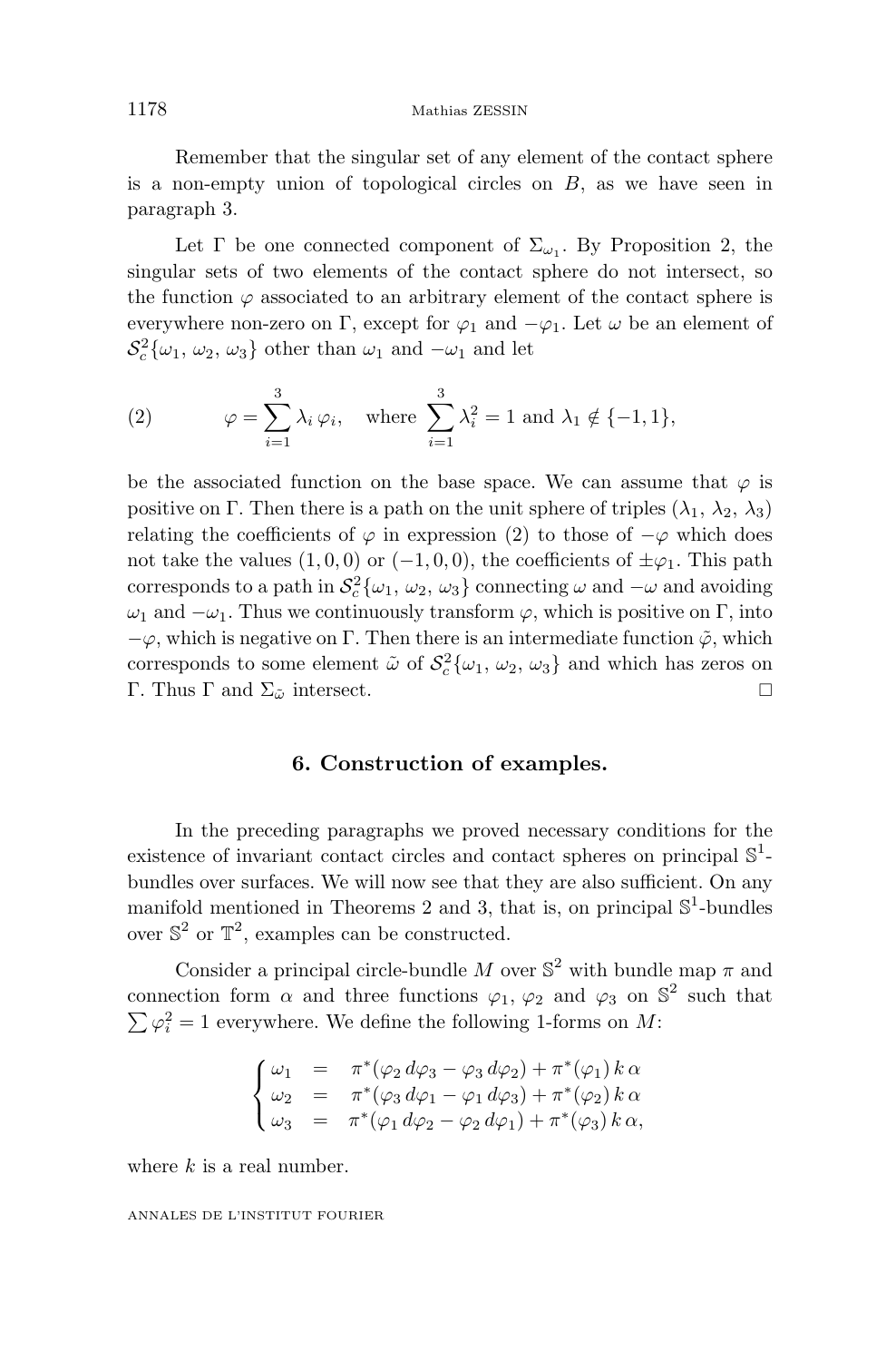LEMMA 2. — Consider the form  $\omega = \lambda_1 \omega_1 + \lambda_2 \omega_2 + \lambda_3 \omega_3$  for some  $\lambda_1, \lambda_2, \lambda_3$  *such that*  $\sum \lambda_i^2 = 1$ . Then we have the formula:

$$
\omega \wedge d\omega = k \pi^* ((\sum_{i=1}^3 \lambda_i \varphi_i) (\lambda_1 d\varphi_2 \wedge d\varphi_3 + \lambda_2 d\varphi_3 \wedge d\varphi_1 + \lambda_3 d\varphi_1 \wedge d\varphi_2)) \wedge \alpha + k \pi^* (\Phi^*(\Omega)) \wedge \alpha + k^2 \pi^* ((\sum_{i=1}^3 \lambda_i \varphi_i)^2) \alpha \wedge d\alpha
$$

*where*  $\Omega$  *is the Euclidean volume form on*  $\mathbb{S}^2$  *and*  $\Phi = (\varphi_1, \varphi_2, \varphi_3) : \mathbb{S}^2 \to \mathbb{S}^2$ .

*Proof.* — This is an easy, though lengthy calculation using the identities  $\sum \lambda_i^2 = 1$ ,  $\sum \varphi_i^2 = 1$  and  $\Phi^*(\Omega) = \varphi_3 d\varphi_1 \wedge d\varphi_2 + \varphi_1 d\varphi_2 \wedge d\varphi_3 +$  $\varphi_2 d\varphi_3 \wedge d\varphi_1$  and the fact that  $d\alpha$  is an horizontal form. The only form involved which is not a pullback from  $\mathbb{S}^2$  is  $\alpha$ .

This lemma gives us the possibility to construct contact spheres on principal  $\mathbb{S}^1$ -bundles over  $\mathbb{S}^2$ . Indeed, up to an adjustment of the connection form  $\alpha$ , the forms  $(\omega_1, \omega_2, \omega_3)$  given above generate a contact sphere for the right choice of *k* and of the functions ( $\varphi_1$ ,  $\varphi_2$ ,  $\varphi_3$ ).

Consider a function triple  $(\varphi_1, \varphi_2, \varphi_3)$  such that  $\sum_{i=1}^3 \varphi_i^2 = 1$  and which defines a knotted fibration of  $\mathbb{S}^2$  over  $\mathbb{S}^2$ , i.e. the corresponding common singular set  $\bigcap_{i=1}^{3} \varphi_i^{-1}(0)$  is empty and  $\Phi = (\varphi_1, \varphi_2, \varphi_3)$  is of rank two everywhere. As the structural group of the fibration is abelian, the form  $d\alpha$  is horizontal, thus there is a 2-form  $\nu$  on the base space *B*, such that  $d\alpha = \pi^*(\nu)$ . Since  $\Phi^*(\Omega)$  is a volume form on  $\mathbb{S}^2$ , there is a function *f* such that  $\nu = f \Phi^*(\Omega)$  and some functions  $C_1, C_2, C_3$ , such that  $d\varphi_2 \wedge d\varphi_3 = C_1 \Phi^*(\Omega), d\varphi_3 \wedge d\varphi_1 = C_2 \Phi^*(\Omega)$  and  $d\varphi_1 \wedge d\varphi_2 = C_3 \Phi^*(\Omega)$ . The right hand expression in Lemma 2 now becomes (3)

$$
k(\pi^*\big(\big(1+k f\big(\sum_{i=1}^3 \lambda_i \varphi_i\big)^2 + \big(\sum_{i=1}^3 \lambda_i \varphi_i\big)\big(\lambda_1 C_1 + \lambda_2 C_2 + \lambda_3 C_3\big)\big)\Phi^*(\Omega)\big) \wedge \alpha\big).
$$

To make this form a volume form, we observe that the function  $(\sum_{i=1}^{3} \lambda_i \varphi_i)(\lambda_1 C_1 + \lambda_2 C_2 + \lambda_3 C_3)$  is bounded on  $\mathbb{S}^2$  and that it is thus sufficient to choose  $k$  large enough and of the right sign, if  $f$  is a non-vanishing function of constant sign. Next, we notice that adding the function  $h = \frac{\int_{\mathbb{S}^2} f \Phi^*(\Omega)}{\int_{\mathbb{S}^*} \Phi^*(\Omega)}$  $\int_{\mathbb{S}^2} \frac{\partial^3 f}{\partial s^2}$  *o f* to *f* makes *f* a constant function.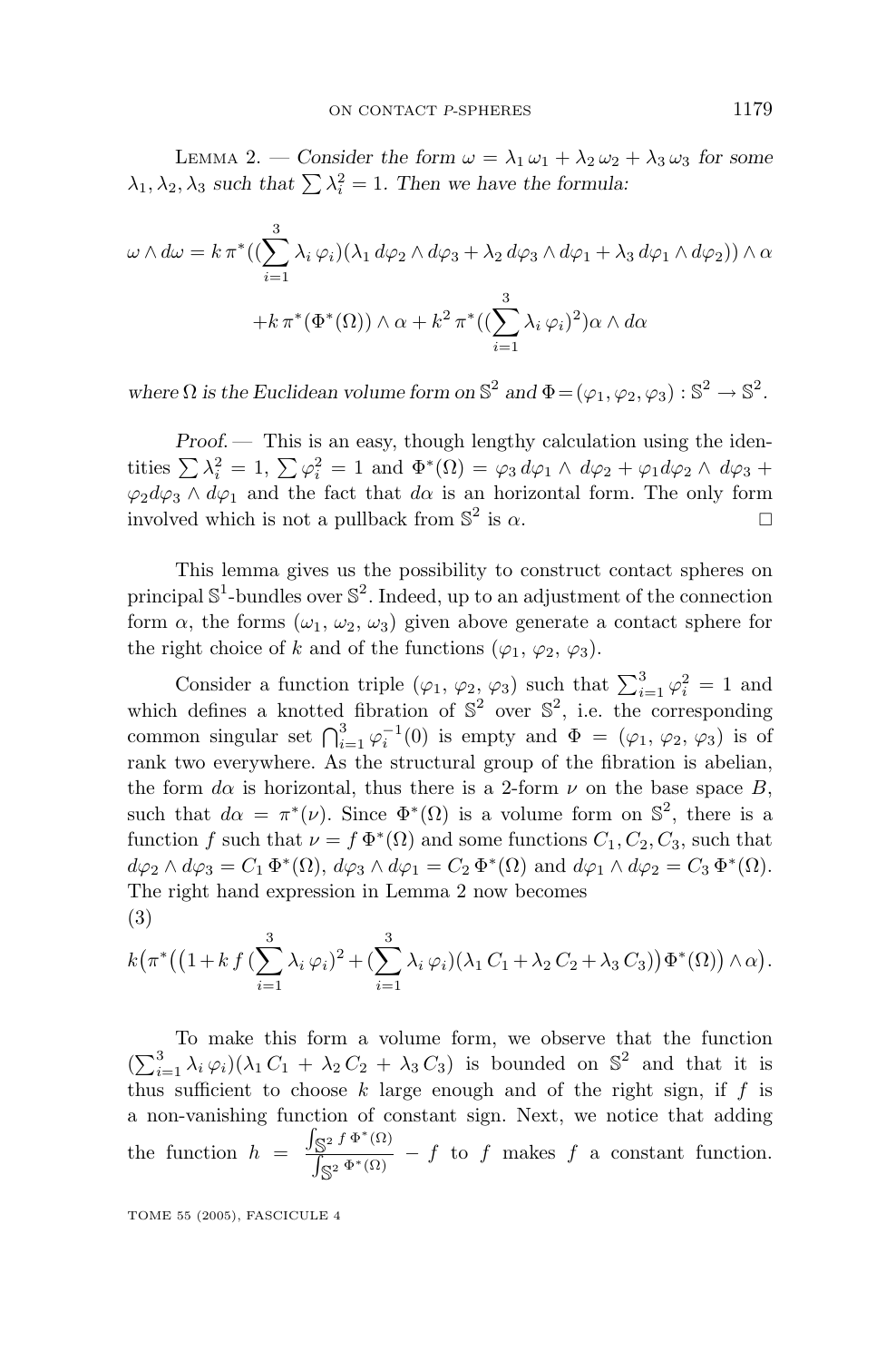This is possible, for the following reason: the form  $\eta = h \Phi^*(\Omega)$  satisfies  $\int \mathbb{S}^2 \eta = 0$ , so  $\pi^*(\eta)$  is an exact form on *M* and there is a 1-form  $\xi$  such that  $d\xi = \pi^*(\eta)$ . The fibration of *M* over  $\mathbb{S}^2$  is characterized by the value of  $\int_{\mathbb{S}^2} \nu$ , where  $\pi^*(\nu)$  is the differential of the connection form, so  $\alpha + \xi$  is another connection form of the same fibration. Thus replacing  $\alpha$  by  $\alpha + \xi$ changes *f* into a constant function, without modifying the fibration.

Now assume *f* to be constant. If *f* is not identically zero, choosing *k* large enough and of the same sign as *f* makes the expression (3) a volume form. If  $f \equiv 0$ , then the manifold M is equivariantly diffeomorphic to  $\mathbb{S}^2 \times \mathbb{S}^1$  and there are known examples of invariant contact spheres on such manifolds (see [5], p.274). This gives us examples of invariant contact spheres on all principal  $\mathbb{S}^1$ -bundles over  $\mathbb{S}^2$ .

Let us now construct examples of invariant contact circles on principal  $\mathbb{S}^1$ -bundles over  $\mathbb{T}^2$ . In this case we consider the following 1-forms on *M*:

$$
\begin{cases}\n\omega_1 = \pi^*(\cos\theta_1 d\theta_2) + \pi^*(\sin\theta_1) k\alpha \\
\omega_2 = \pi^*(-\sin\theta_1 d\theta_2) + \pi^*(\cos\theta_1) k\alpha,\n\end{cases}
$$

*θ*<sub>1</sub> and *θ*<sub>2</sub> being pseudo-coordinates on  $\mathbb{T}^2$ , *α* a connection form for the fibration of *M* over  $\mathbb{T}^2$  and *k* a real number. Setting  $\omega = \lambda_1 \omega_1 + \lambda_2 \omega_2$ , we get the formula

(4) 
$$
\omega \wedge d\omega = -k d\theta_1 \wedge d\theta_2 \wedge \alpha + k^2 (\lambda_1 \sin \theta_1 + \lambda_2 \cos \theta_1)^2 \alpha \wedge d\alpha.
$$

Similarly to the previously discussed case, there is a function *f* such that  $d\alpha = f d\theta_1 \wedge d\theta_2$ , and we can assume that f is constant, up to a modification of  $\alpha$  by addition of a 1-form whose differential comes from a basic 2-form integrating to zero over the torus. Thus, (4) becomes

(5) 
$$
\omega \wedge d\omega = k(k f (\lambda_1 \sin \theta_1 + \lambda_2 \cos \theta_1)^2 - 2) d\theta_1 \wedge d\theta_2 \wedge \alpha.
$$

It is now obvious that it is enough to choose *k* non-zero and such that *k* · *f* is not positive to make  $\omega \wedge d\omega$  a volume form, for any coefficients  $(\lambda_1, \lambda_2)$ .

It may be interesting to see that a contact circle obtained by this construction is taut only if *f* is identically zero, that is, for  $M = \mathbb{T}^3$ .

The above construction leads to the following proposition, which gives examples of invariant contact circles and contact spheres on all manifolds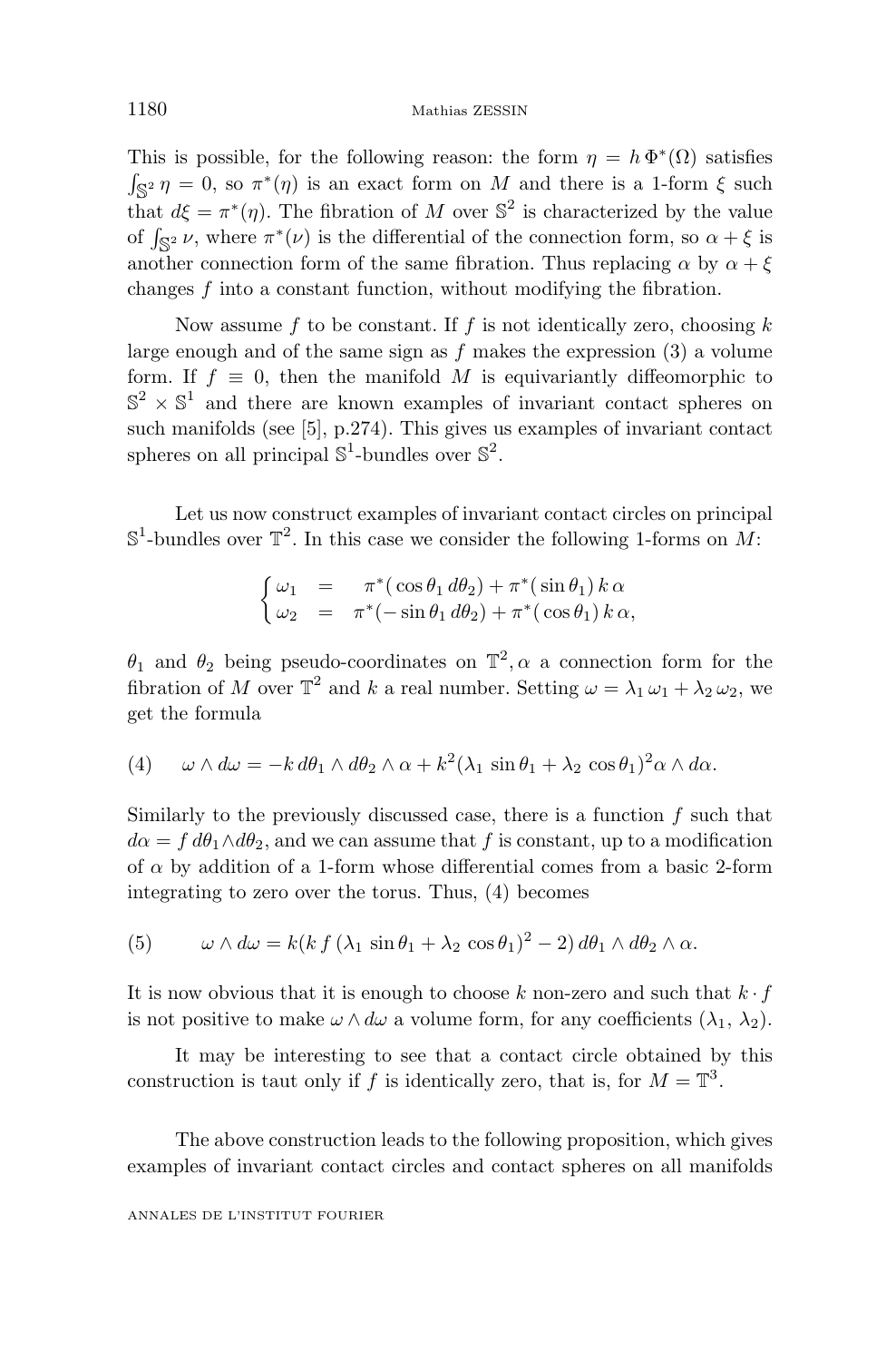mentioned in Theorems 2 and 3. Thus it finishes the proves of these two theorems.

PROPOSITION 3.  $-\text{Let } M$  be a circle-bundle over  $\mathbb{S}^2$  with connection *form*  $\alpha$  *and*  $\varphi_1$ ,  $\varphi_2$  *and*  $\varphi_3$  *three functions on*  $\mathbb{S}^2$  *such that*  $\sum \varphi_i^2 = 1$ *everywhere and which define a knotted fibration of*  $\mathbb{S}^2$  *over*  $\mathbb{S}^2$ *. Then there exist a real number k and a 1-form ξ on M, such that the 1-forms*

$$
\begin{cases}\n\omega_1 = \pi^*(\varphi_2 \, d\varphi_3 - \varphi_3 \, d\varphi_2) + \pi^*(\varphi_1) \, k(\alpha + \xi) \\
\omega_2 = \pi^*(\varphi_3 \, d\varphi_1 - \varphi_1 \, d\varphi_3) + \pi^*(\varphi_2) \, k(\alpha + \xi) \\
\omega_3 = \pi^*(\varphi_1 \, d\varphi_2 - \varphi_2 \, d\varphi_1) + \pi^*(\varphi_3) \, k(\alpha + \xi)\n\end{cases}
$$

*generate an invariant contact sphere on M.*

*Similarly, if M is a circle-bundle over*  $\mathbb{T}^2$  *with connection form*  $\tilde{\alpha}$  *and pseudo-coordinates*  $\theta_1$ ,  $\theta_2$  *on*  $\mathbb{T}^2$ , *then there exist a real number*  $\tilde{k}$  *and a 1-form*  $\tilde{\xi}$  *on*  $M$ *, such that the 1-forms* 

$$
\begin{cases}\n\omega_1 = \pi^*(\cos\theta_1 d\theta_2) + \pi^*(\sin\theta_1) \tilde{k} (\tilde{\alpha} + \tilde{\xi}) \\
\omega_2 = \pi^*(-\sin\theta_1 d\theta_2) + \pi^*(\cos\theta_1) \tilde{k} (\tilde{\alpha} + \tilde{\xi})\n\end{cases}
$$

*generate an invariant contact circle on M.*

#### **7.** Non-existence of contact *p*-spheres in dimension  $4n + 1$ .

We now consider the situation in higher dimensions. It quickly becomes obvious that in dimension 5 it is not easy to construct contact circles, although there are, of course, 5-manifolds admitting contact forms. In fact, we prove the following:

THEOREM 4. *— On 5-dimensional manifolds, and more generally on* (4*n* + 1)*-dimensional manifolds, contact circles and a fortiori contact p*-spheres do not exist for  $p \geq 1$ .

*Proof.* — Let  $(\omega_1, \omega_2)$  be a pair of contact forms on a 5-dimensional manifold *M*. It generates a contact circle if  $\omega = \lambda_1 \omega_1 + \lambda_2 \omega_2$  is a contact form for any  $(\lambda_1, \lambda_2)$  with  $\lambda_1^2 + \lambda_2^2 = 1$ , that is, if

$$
\omega \wedge (d\omega)^2 = \sum_{i,j,\,k=1}^2 \lambda_i \lambda_j \lambda_k (\omega_i \wedge d\omega_j \wedge d\omega_k)
$$

is everywhere non-zero.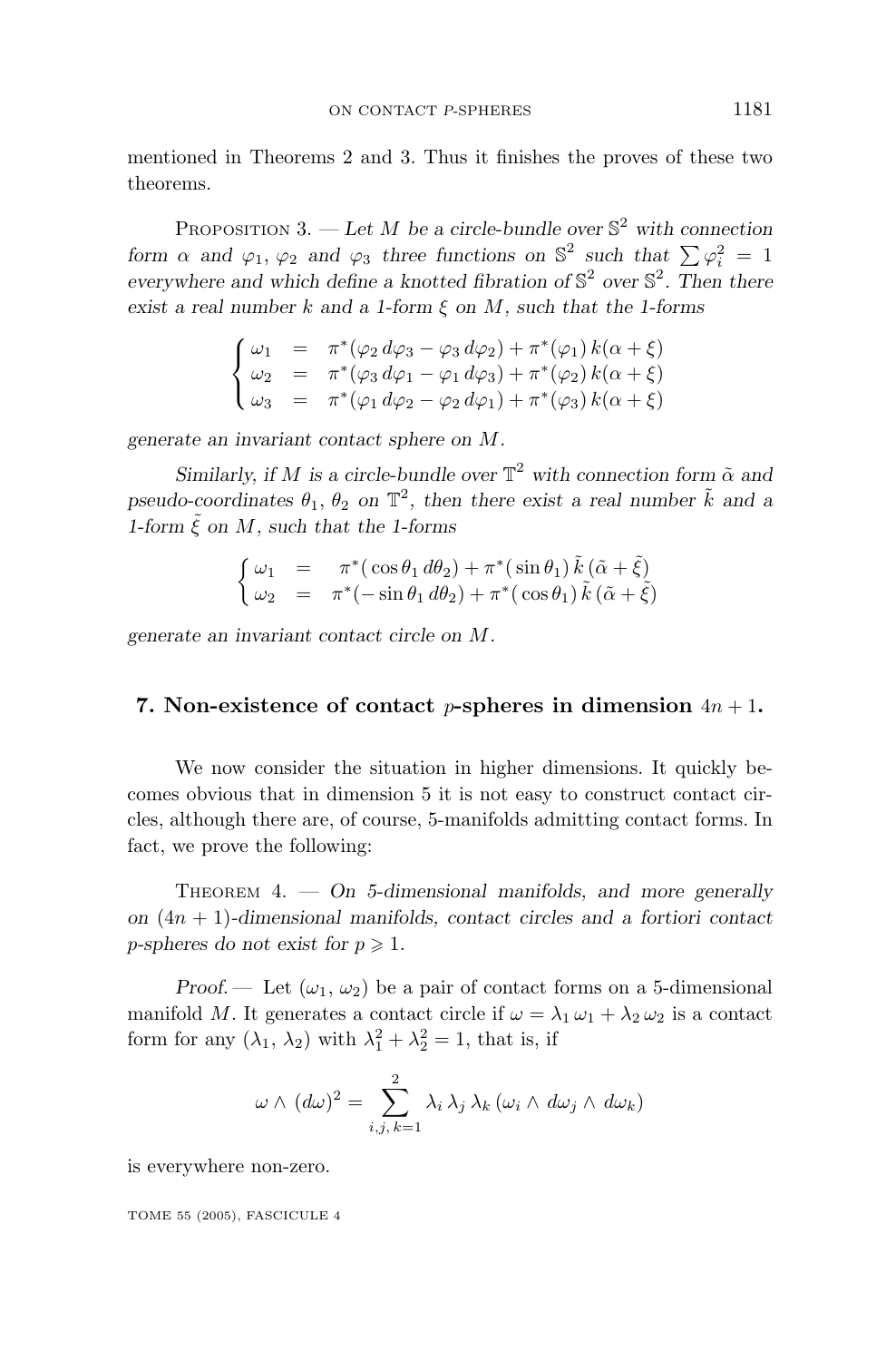Now fix a point  $x \in M$  and five linearly independent tangent vectors

$$
(v_1,\ldots,v_5)\in T_x(M)
$$

and consider the function

$$
\mathbb{R}^2 \longrightarrow \mathbb{R}
$$
  

$$
(\lambda_1, \lambda_2) \longmapsto \sum_{i,j,k=1}^2 \lambda_i \lambda_j \lambda_k (\omega_i \wedge d\omega_j \wedge d\omega_k)_x (v_1, \dots, v_5),
$$

which is a homogeneous polynomial function of degree 3. It has zeros on the unit circle of  $\mathbb{R}^2$  (if it is positive at some point of the circle, it is negative at its antipode), so  $S_c^1\{\omega_1, \omega_2\}$  cannot be a contact circle, as for the corresponding coefficients  $(\lambda_1, \lambda_2)$ ,  $\omega \wedge (d\omega)^2$  is not a volume form.

In general, pairs of contact forms in dimension  $4n + 1$  give us polynomial functions of degree  $2n + 1$ , which is odd, so they necessarily vanish on the unit circle of  $\mathbb{R}^2$ . Thus, contact circles do not exist in these dimensions.

On the other hand, in dimension  $4n - 1$ , these polynomial functions are of degree 2*n*, which is even, so there is no restriction to the existence of contact circles in these dimensions.

#### **8. Round contact** *p***-spheres.**

Let us now consider contact *p*-spheres with a special regularity property. H. Geiges and J. Gonzalo call a contact *p*-sphere *taut* if all elements yield the same volume form. We introduce a more geometrical property which is equivalent to tautness in dimension 3, as we shall see.

#### **8.1. Definition and examples.**

DEFINITION 4. — Let  $\{\omega_1, \ldots, \omega_{p+1}\}\$  generate a contact p-sphere and let  $R_1, \ldots, R_{p+1}$  be the corresponding Reeb vector fields. Then  $\mathcal{S}_c^p\{\omega_1,\ldots,\omega_{p+1}\}\$  is called a round contact *p*-sphere if any form  $\sum_{i=1}^{p+1} \lambda_i \omega_i$ with  $\sum_{i=1}^{p+1} \lambda_i^2 = 1$  *admits*  $\sum_{i=1}^{p+1} \lambda_i R_i$  *as its Reeb vector field.* 

So the Reeb vector field of a linear combination of elements of a round contact *p*-sphere is the corresponding linear combination of the Reeb vector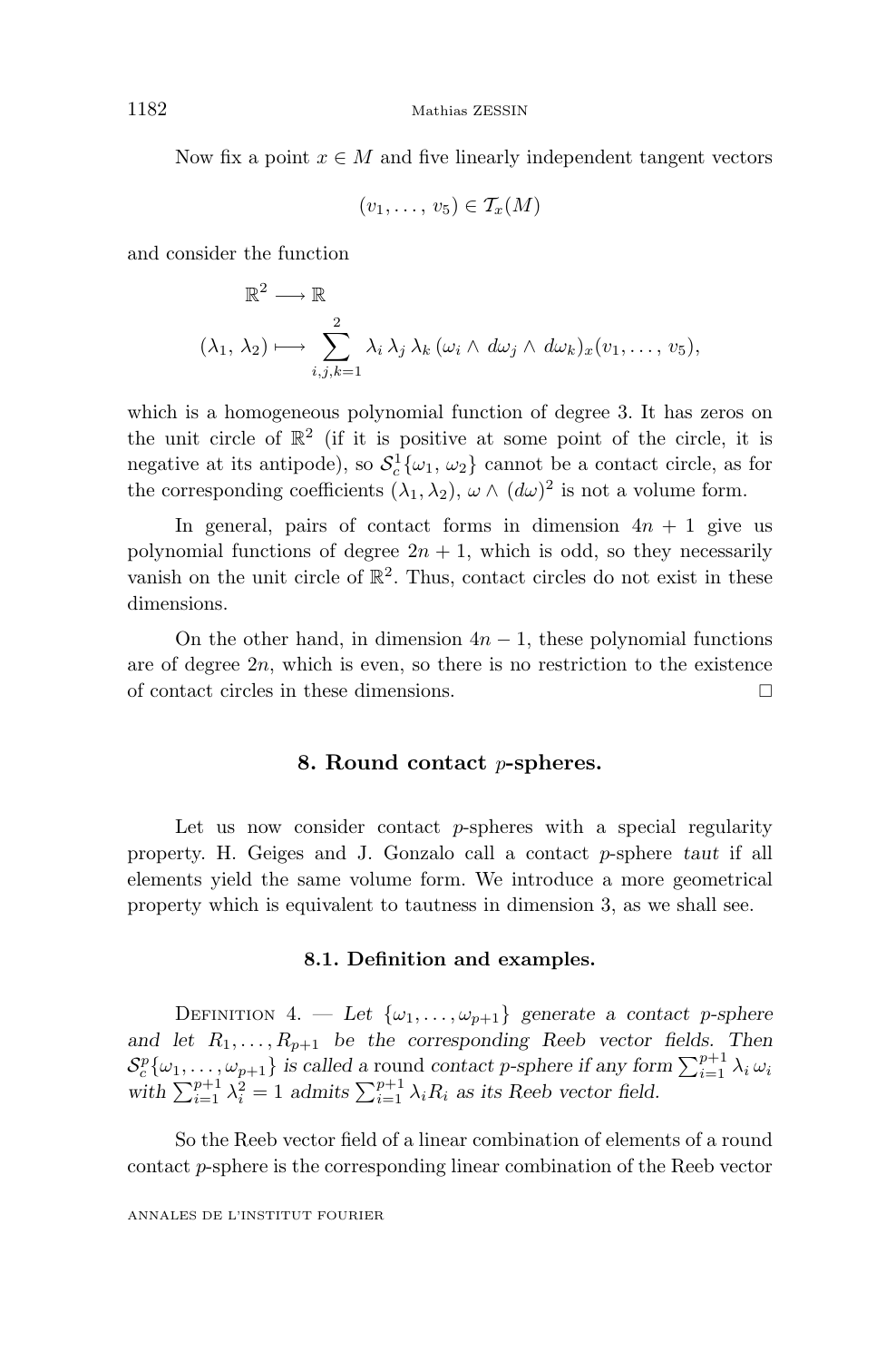fields of these elements. This is a strong restriction and quite useful for computations.

We have the following characterization of round contact *p*-spheres:

LEMMA 3.  $-$  Let  $\{\omega_1, \ldots, \omega_{p+1}\}\$  generate a contact p-sphere on some *manifold M* and let  $R_1, \ldots, R_{p+1}$  be the corresponding Reeb vector fields. *Then*  $S_c^p \{ \omega_1, \ldots, \omega_{p+1} \}$  *is round if and only if the following conditions are satisfied:*

- *i*)  $\omega_i(R_i) + \omega_j(R_i) = 0$ , for  $i, j \in \{1, \ldots, p+1\}, i \neq j$
- *ii*)  $R_i \text{ and } d\omega_i + R_i \text{ and } d\omega_i = 0, \text{ for } i, j \in \{1, \ldots, p+1\}.$

*Proof.* — Consider a contact form  $\omega = \sum_{i=1}^{p+1} \lambda_i \omega_i$  with normalized coefficients.  $R = \sum_{i=1}^{p+1} \lambda_i R_i$  is the corresponding Reeb vector field if and only if

- a)  $(\sum_{i=1}^{p+1} \lambda_i \omega_i)(\sum_{i=1}^{p+1} \lambda_i R_i) = 1$
- b)  $(\sum_{i=1}^{p+1} \lambda_i R_i) \lrcorner (\sum_{i=1}^{p+1} \lambda_i d\omega_i) = 0.$

Condition *a*) means that  $\sum_{i < j} \lambda_i \lambda_j (\omega_i(R_j) + \omega_j(R_i)) = 0$ . If  $S_c^p\{\omega_1,\ldots,\omega_{p+1}\}\$ is a round contact *p*-sphere, this equality is true for any normalized  $(p+1)$ -tuple of coefficients  $(\lambda_1, \ldots, \lambda_{p+1})$ . Considering the lefthand side as a homogeneous polynomial on  $\mathbb{S}^p$ , we conclude that all coefficients must be zero, that is, condition *i*) is satisfied. The converse is of course true.

The equivalence of conditions *b*) and *ii*) is proved in the same way.  $\Box$ 

*Remark*. — This lemma shows that a contact *p*-sphere is round if and only if every contact circle it contains is round. The same is true for tautness. So to show that a contact *p*-sphere is round or taut, it is enough to examine contact circles for this property.

#### *Examples. —*

1. We have mentioned an example of a round contact 2-sphere on  $\mathbb{S}^3$ in paragraph 2. Indeed, consider  $\mathbb{S}^3$  as the unit sphere of the group of quaternions H and the contact sphere generated by  $\omega_1$ ,  $\omega_2$  and  $\omega_3$ induced on  $\mathbb{S}^3$  by

$$
\begin{cases}\n\tilde{\omega_1} = < iq, dq > \\
\tilde{\omega_2} = < jq, dq > \\
\tilde{\omega_3} = < kq, dq > \n\end{cases}
$$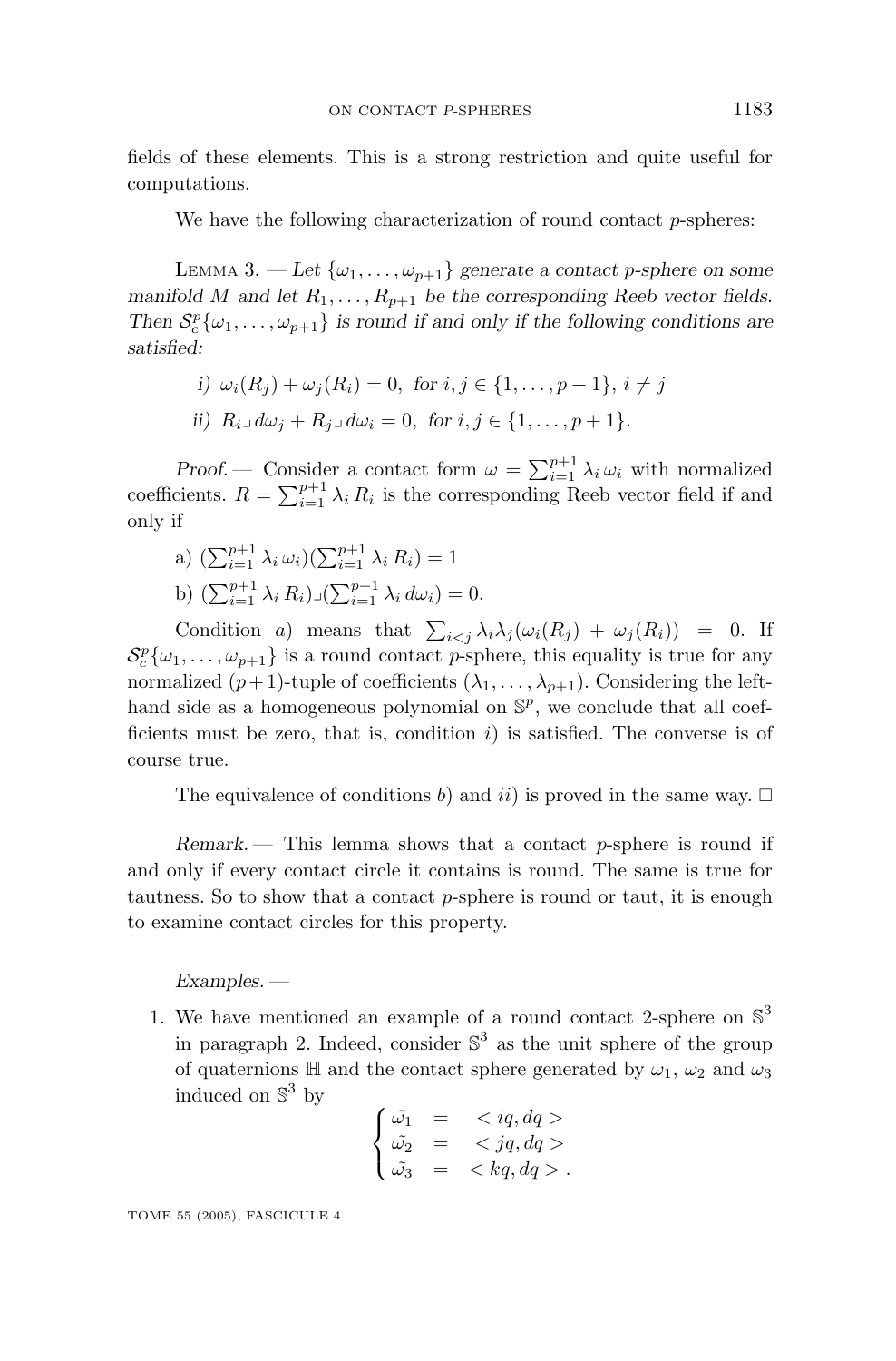The corresponding Reeb vector fields are

$$
\begin{cases}\nR_1 = iq \\
R_2 = jq \\
R_3 = kq.\n\end{cases}
$$

Using Lemma 3, we can check that this contact sphere is indeed round: In this example, the Reeb vector fields of  $\omega_1$ ,  $\omega_2$  and  $\omega_3$  are also their dual vector fields, so  $\omega_i(R_j) = \delta_{ij}$ . So condition *i*) is satisfied.

On the other hand, as  $d\tilde{\omega_1} = -d\bar{q} \wedge idq$  and  $d\tilde{\omega_2} = -d\bar{q} \wedge jdq$ , we have

$$
R_{2\perp}d\tilde{\omega_1} = \bar{q} j i dq + d\bar{q} ij q
$$
  
\n
$$
R_{1\perp}d\tilde{\omega_2} = \bar{q} ij dq + d\bar{q} ji q
$$
  
\n
$$
= -(\bar{q} ji dq + d\bar{q} ij q).
$$

- So  $R_2 \text{ and } R_1 + R_1 \text{ and } \omega_2 = 0$  and the remaining relations of condition *ii*) are obtained in the same way.
- 2. There is also an example of a round contact circle on  $\mathbb{T}^3$ . Indeed, the forms

$$
\begin{cases}\n\omega_1 = \cos \theta_1 d\theta_2 + \sin \theta_1 d\theta_3 \\
\omega_2 = -\sin \theta_1 d\theta_2 + \cos \theta_1 d\theta_3\n\end{cases}
$$

generate a contact circle and their Reeb vector fields are respectively

$$
\begin{cases}\nR_1 = \cos \theta_1 \frac{\partial}{\partial \theta_2} + \sin \theta_1 \frac{\partial}{\partial \theta_3} \\
R_2 = -\sin \theta_1 \frac{\partial}{\partial \theta_2} + \cos \theta_1 \frac{\partial}{\partial \theta_3}.\n\end{cases}
$$

Once again, we have  $\omega_i(R_i) = \delta_{ij}$ , for *i*,  $j = 1, 2$ . So condition *i*) of Lemma 3 is satisfied. Moreover, we have

$$
\begin{cases}\nd\omega_1 = -\sin\theta_1 \, d\theta_1 \wedge d\theta_2 + \cos\theta_1 \, d\theta_1 \wedge d\theta_3 \\
d\omega_2 = -\cos\theta_1 \, d\theta_1 \wedge d\theta_2 - \sin\theta_1 \, d\theta_1 \wedge d\theta_3,\n\end{cases}
$$

so  $R_1 \Box d\omega_2 = d\theta_1 = -R_2 \Box d\omega_1$  and condition *ii*) is also satisfied.

#### **8.2. Round** ⇔ **taut in dimension 3.**

We now prove that in dimension 3, roundness is indeed equivalent to tautness. This gives us the possibility to have different viewpoints on the same property. Let us first prove the following lemma: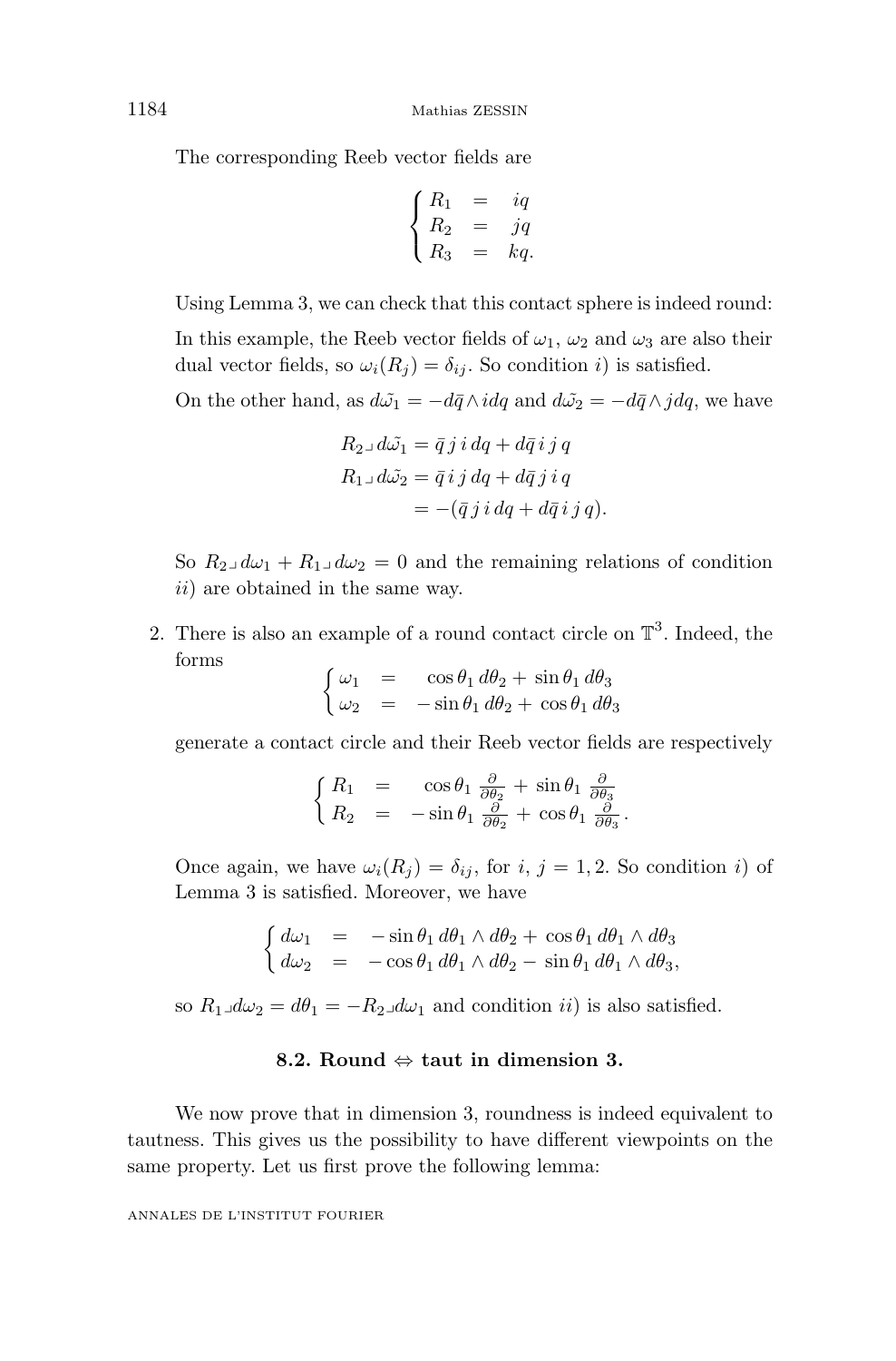LEMMA 4. *— The Reeb vector fields of two generating elements of a contact circle are everywhere linearly independent.*

*Proof.* — Let  $\omega_1$  and  $\omega_2$  generate a contact circle and let  $R_1$  and  $R_2$  be the corresponding Reeb vector fields. Assume that in some point  $p$ ,  $(R_1)_p$  and  $(R_2)_p$  are parallel. Then  $d\omega_1(R_1)_p = 0$  and  $d\omega_2(R_1)_p = 0$ , so  $d\omega(R_1)_p = 0$ , for any linear combination  $\omega$  of  $\omega_1$  and  $\omega_2$ . Thus the Reeb vector fields of all elements of the contact circle are parallel to *R*1. Now, the Reeb vector field of  $-\omega_1$ , which is an element of the contact circle, is  $-R_1$ , and as the Reeb vector field depends continuously on the coefficients, there must be some form in the contact circle with a Reeb vector field of length zero. This is of course impossible.

THEOREM 5. *— On a 3-dimensional manifold M, a contact circle (resp. a contact sphere) is taut if and only if it is round.*

*Proof*. — Let us first see that taut contact circles are round. Let  $S_c^1\{\omega_1, \omega_2\}$  be a taut contact circle, that is, satisfying

(6) 
$$
\begin{cases} \omega_1 \wedge d\omega_1 = \omega_2 \wedge d\omega_2 \\ \omega_1 \wedge d\omega_2 = -\omega_2 \wedge d\omega_1 \end{cases}
$$

and let  $R_1$  and  $R_2$  be the corresponding Reeb vector fields. Applying the first equation of  $(6)$  to the couple of vectors  $(R_1, R_2)$ , we get

$$
R_1 \lrcorner \, d\omega_2 + R_2 \lrcorner \, d\omega_1 = 0,
$$

which is the second condition of roundness of Lemma 3. Applying the second equation of (6) to the couple  $(R_1, R_2)$  and using the previous relation, we get

$$
(R_1 \Box d\omega_2)(\omega_1(R_2) + \omega_2(R_1)) = 0,
$$

which gives us the first condition of roundness of Lemma 3, if we are sure that  $R_1 \perp d\omega_2$  never vanishes. But this is granted by Lemma 6. So taut contact circles are round.

It is now immediate that taut contact spheres are round, because the roundness conditions of Lemma 3 carry on pairs of generating contact forms. So if two generating forms of a contact sphere satisfy the tautness condition (6), then they also satisfy the roundness condition, as we have just seen.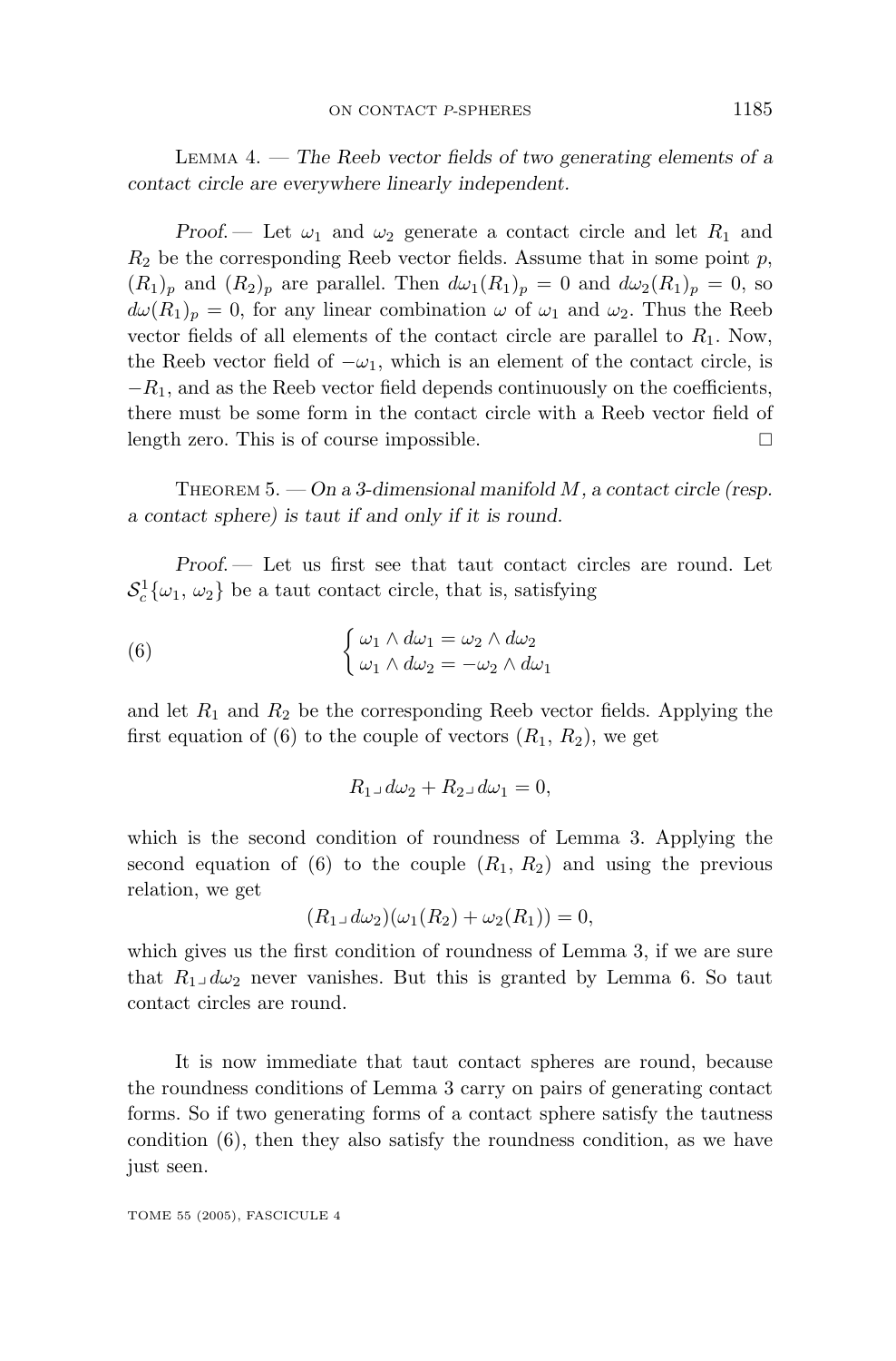1186 Mathias ZESSIN

Let us now see that round contact spheres are taut. Let  $(\omega_1, \omega_2, \omega_3)$ generate a round contact sphere and consider an element  $\omega = \sum_{i=1}^{3} \lambda_i \omega_i$ . By assumption, the corresponding Reeb vector field is  $R = \sum_{i=1}^{3} \lambda_i R_i$ , where  $R_i$  is the Reeb vector field of the form  $\omega_i$ . Thus non-trivial linear combinations of  $R_1, R_2$  and  $R_3$  never vanish, so  $R_1, R_2$  and  $R_3$  are everywhere linearly independent vector fields, hence a coordinate system on *M*. To prove that  $S_c^2\{\omega_1, \omega_2, \omega_3\}$  is taut, it is enough to show that *ω* ∧ *dω*(*R*<sub>1</sub>*, R*<sub>2</sub>*, R*<sub>3</sub>) is independent of the coefficients ( $λ$ <sub>1</sub>*,*  $λ$ <sub>2</sub>*,*  $λ$ <sub>3</sub>). An evaluation of the relation  $R_2 \Box d\omega_1 + R_1 \Box d\omega_2 = 0$  on the vector field  $R_3$ yields

$$
d\omega_1(R_2, R_3) = d\omega_2(R_3, R_1),
$$

and by an analogous evaluation we get

$$
d\omega_1(R_2, R_3) = d\omega_3(R_1, R_2).
$$

So we have

$$
\omega \wedge d\omega(R_1, R_2, R_3) = (\lambda_1 \omega_1 + \lambda_2 \omega_2 + \lambda_3 \omega_3)
$$
  

$$
\wedge (\lambda_1 d\omega_1 + \lambda_2 d\omega_2 + \lambda_3 d\omega_3)(R_1, R_2, R_3)
$$
  

$$
= \lambda_1^2 d\omega_1(R_2, R_3) + \lambda_2^2 d\omega_2(R_3, R_1) + \lambda_3^2 d\omega_3(R_1, R_2)
$$
  

$$
= d\omega_1(R_2, R_3),
$$

where the second step is due to the preceding relations and Lemma 3. This expression does not depend on the coefficients  $(\lambda_1, \lambda_2, \lambda_3)$ .

It remains to show that round contact circles are taut in dimension 3. So let  $\omega_1$  and  $\omega_2$  generate a round contact circle and let  $R_1$  and  $R_2$ be the corresponding Reeb vector fields. By Lemma 4,  $R_1$  and  $R_2$  are everywhere linearly independent, so we can find a third vector field *X* to make  $(R_1, R_2, X)$  a basis of the tangent bundle. An evaluation of the relation  $R_1 \Box d\omega_2 + R_2 \Box d\omega_1 = 0$  on X gives us

$$
d\omega_1(R_2, X) = d\omega_2(X, R_1).
$$

Now an analogous calculation as in the case of contact spheres shows that the contact circle is taut.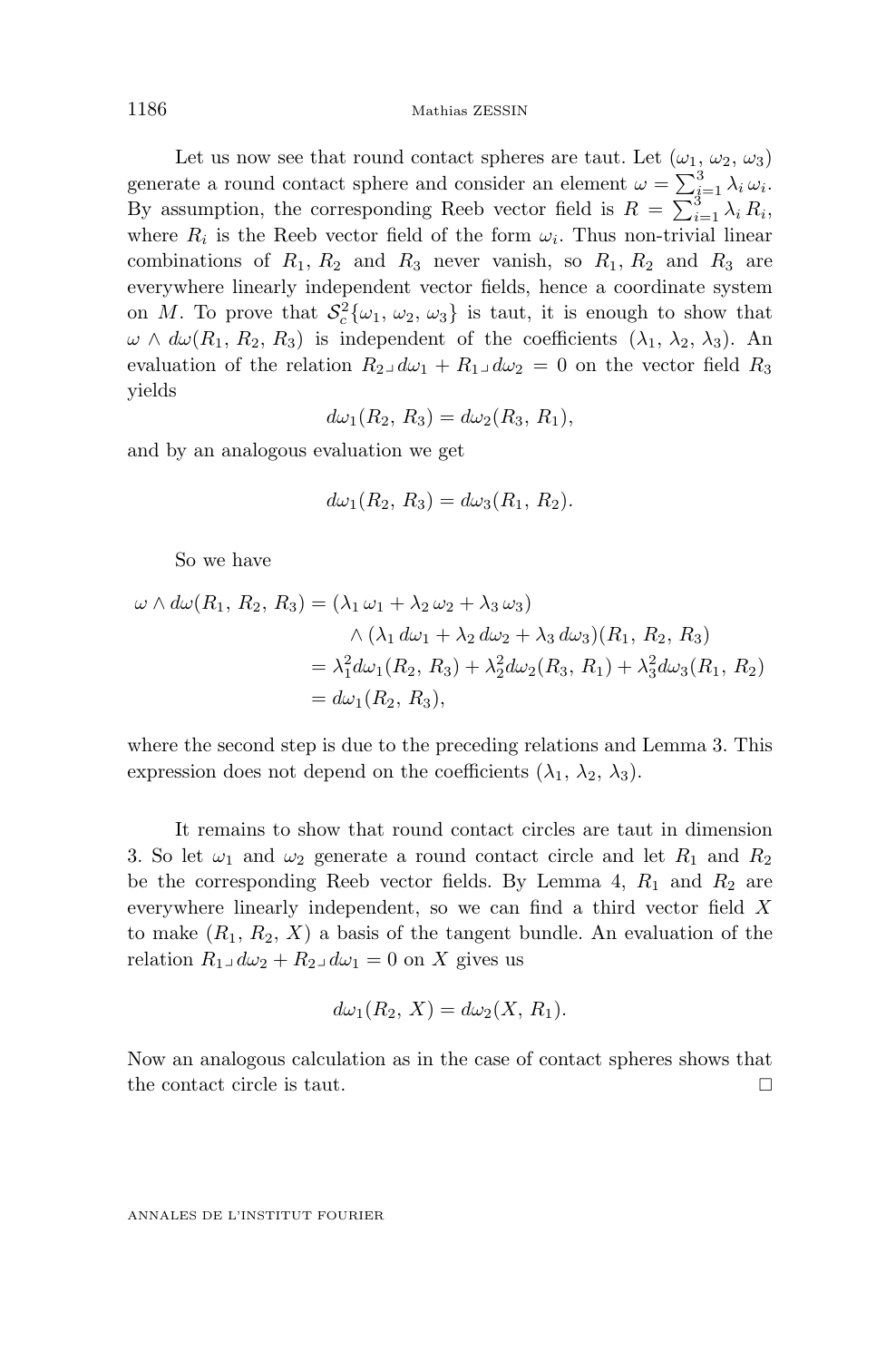#### **8.3. Round vs taut in higher dimensions.**

In dimensions higher than 3, roundness and tautness are not equivalent. In fact, from dimension 7 on, there is an essential difference between the two notions, due to the powers of the differentials which appear in the definition of tautness and not in the definition of roundness. To illustrate this difference, let us consider the situation in dimension 7.

A contact circle  $S_c^1\{\omega_1, \omega_2\}$  defined on a 7-dimensional manifold is taut if the following four equalities are satisfied:

(7) 
$$
\begin{cases} \omega_1 \wedge (d\omega_1)^3 - \omega_2 \wedge (d\omega_2)^3 & = 0 \\ 3 \omega_2 \wedge d\omega_2 \wedge (d\omega_1)^2 + 3 \omega_1 \wedge d\omega_1 \wedge (d\omega_2)^2 - 2 \omega_1 \wedge (d\omega_1)^3 & = 0 \\ \omega_1 \wedge (d\omega_2)^3 + 3 \omega_2 \wedge d\omega_1 \wedge (d\omega_2)^2 & = 0 \\ \omega_2 \wedge (d\omega_1)^3 + 3 \omega_1 \wedge d\omega_2 \wedge (d\omega_1)^2 & = 0. \end{cases}
$$

On the other hand, if  $S_c^1\{\omega_1, \omega_2\}$  is taut and round, we have the following equalities, which are necessary, but not sufficient:

(8) 
$$
\begin{cases} (d\omega_1)^3 - 3 d\omega_1 \wedge (d\omega_2)^2 = 0 \\ (d\omega_2)^3 - 3 d\omega_2 \wedge (d\omega_1)^2 = 0. \end{cases}
$$

This can be seen as follows: Let  $\omega_{\theta} = \cos \theta \omega_1 + \sin \theta \omega_2$  be an element of  $S_c^1\{\omega_1, \omega_2\}$  and note  $\Omega = \omega_1 \wedge (d\omega_1)^3$ . As  $S_c^1\{\omega_1, \omega_2\}$  is taut, we have  $\omega_{\theta} \wedge (d\omega_{\theta})^3 = \Omega$ , and thus  $(d\omega_{\theta})^3 = R_{\theta}\Omega$ , where  $R_{\theta}$  is the Reeb vector field of  $\omega_{\theta}$ . This relation leads to the conditions (8).

The systems (7) et (8) are not of the same nature, as the equations of the first one are of degree 7 and those of the second one are of degree 6. So in general, a contact circle which satisfies (7) will not satisfy (8). In dimension 3, the corresponding equations of  $(8)$  are trivial, this is why we have equivalence of tautness and roundness in dimension 3.

The following counter-examples prove that in dimension 7 there is no implication between tautness and roundness:

1. The contact circle on  $\mathbb{R}^7$  generated by the forms

$$
\begin{cases}\n\omega_1 = x_1 dx_2 + x_3 dx_4 + x_5 dx_6 + dx_7 \\
\omega_2 = -(x_5 + x_6) dx_3 - x_5 dx_4 + (x_1 + x_3) dx_6 + x_1 dx_7 - dx_2\n\end{cases}
$$

is round and not taut.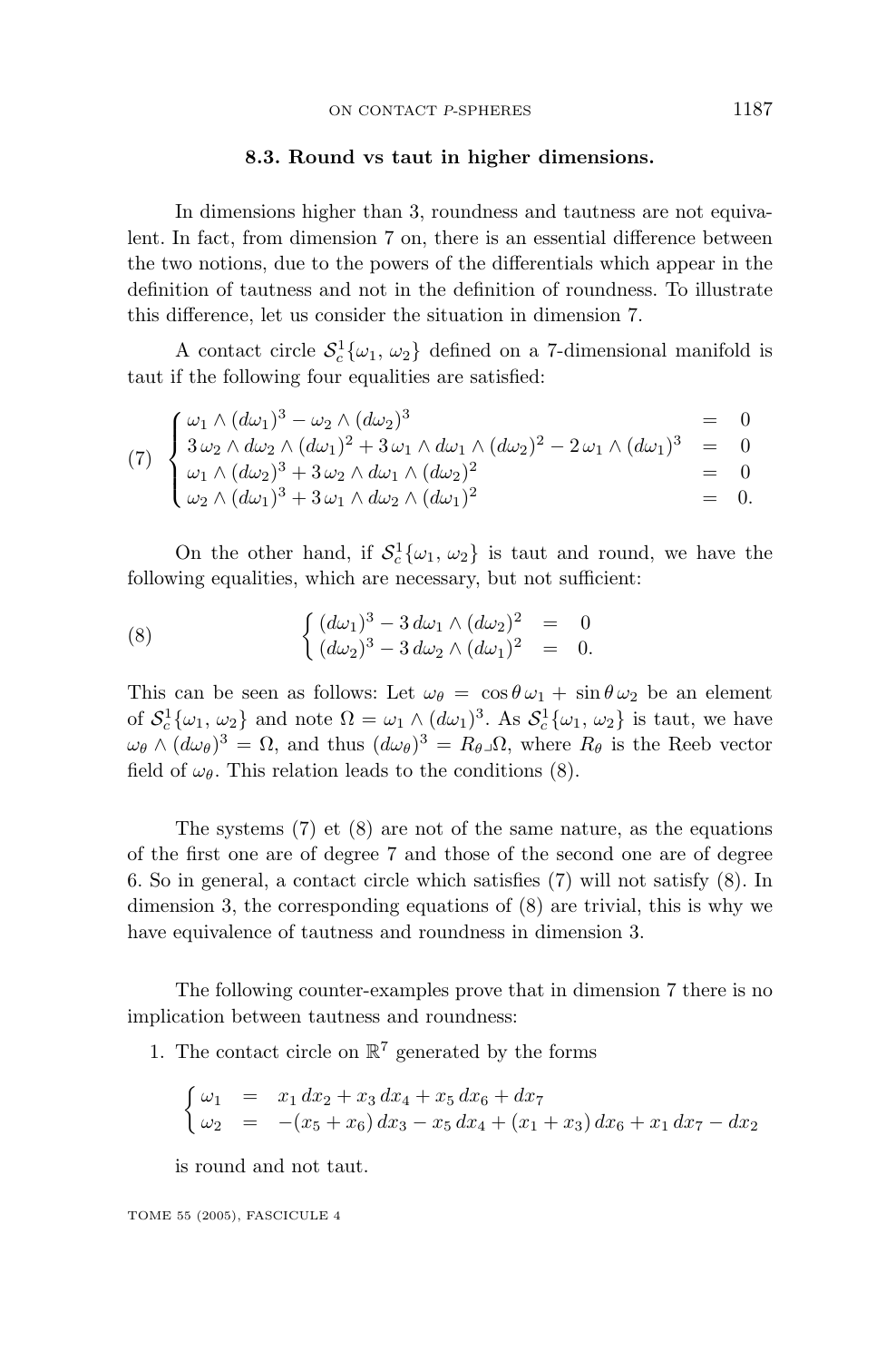2. The contact circle on  $\mathbb{R}^7$  generated by the forms

$$
\begin{cases}\n\omega_1 = x_1 dx_2 + x_3 dx_4 + x_5 dx_6 + dx_7 \\
\omega_2 = x_5 dx_4 - x_3 dx_6 + (x_1 + x_3) dx_7 - dx_2\n\end{cases}
$$

is taut and not round.

#### **9. Examples of contact** *p***-spheres in higher dimensions.**

We have seen that contact circles do not exist on manifolds of dimension  $4n + 1$ . In the other odd dimensions, however, many interesting examples of contact *p*-spheres can be found. A first family of manifolds where contact *p*-spheres are likely to be found easily are the spheres of dimension  $4n - 1$ .

On the spheres, we have a natural upper bound of the size of contact *p*-spheres, given by Adams' formula. According to Adams, there do not exist more than  $\rho(n)$  continuous unitary vector fields on  $\mathbb{S}^{n-1}$ , which are everywhere linearly independent, where

$$
\rho(n) = 2^c + 8d - 1, \text{ with } n = odd \cdot 2^{c+4d}, \ c \leq 3.
$$

This means of course that there can not be more than  $\rho(n)$  everywhere linearly independent contact forms neither. So on  $\mathbb{S}^{4n-1}$ , contact *p*-spheres can only exist for  $p \leqslant (\rho(4n) - 1)$ .

On the other hand, there are works of B. Eckmann, relying on ideas of A. Hurwitz and J. Radon, leading to the following theorem:

THEOREM 6. — On  $\mathbb{S}^{4n-1}$ , there exists a contact  $(\rho(4n) - 1)$ -sphere, *for*  $n \geqslant 1$ *.* 

*Proof.* — According to B. Eckmann (see [7]), there exist, for each integer *n*,  $\rho(4n)$  antisymmetric matrices  $A_1, \ldots, A_{\rho(4n)}$  of  $\mathcal{O}(4n, \mathbb{R})$ , such that the vectors  $(A_1x)_x, \ldots, (A_{\rho(4n)}x)_x$  are linearly independent everywhere on the unit sphere of  $\mathbb{R}^{4n}$ , that is, Eckmann gives a realization of the maximum number of such vector fields given by Adam's formula. The same matrices can also be used to construct a contact  $(\rho(4n) - 1)$ -sphere on  $\mathbb{S}^{4n-1}$ , as we will see now.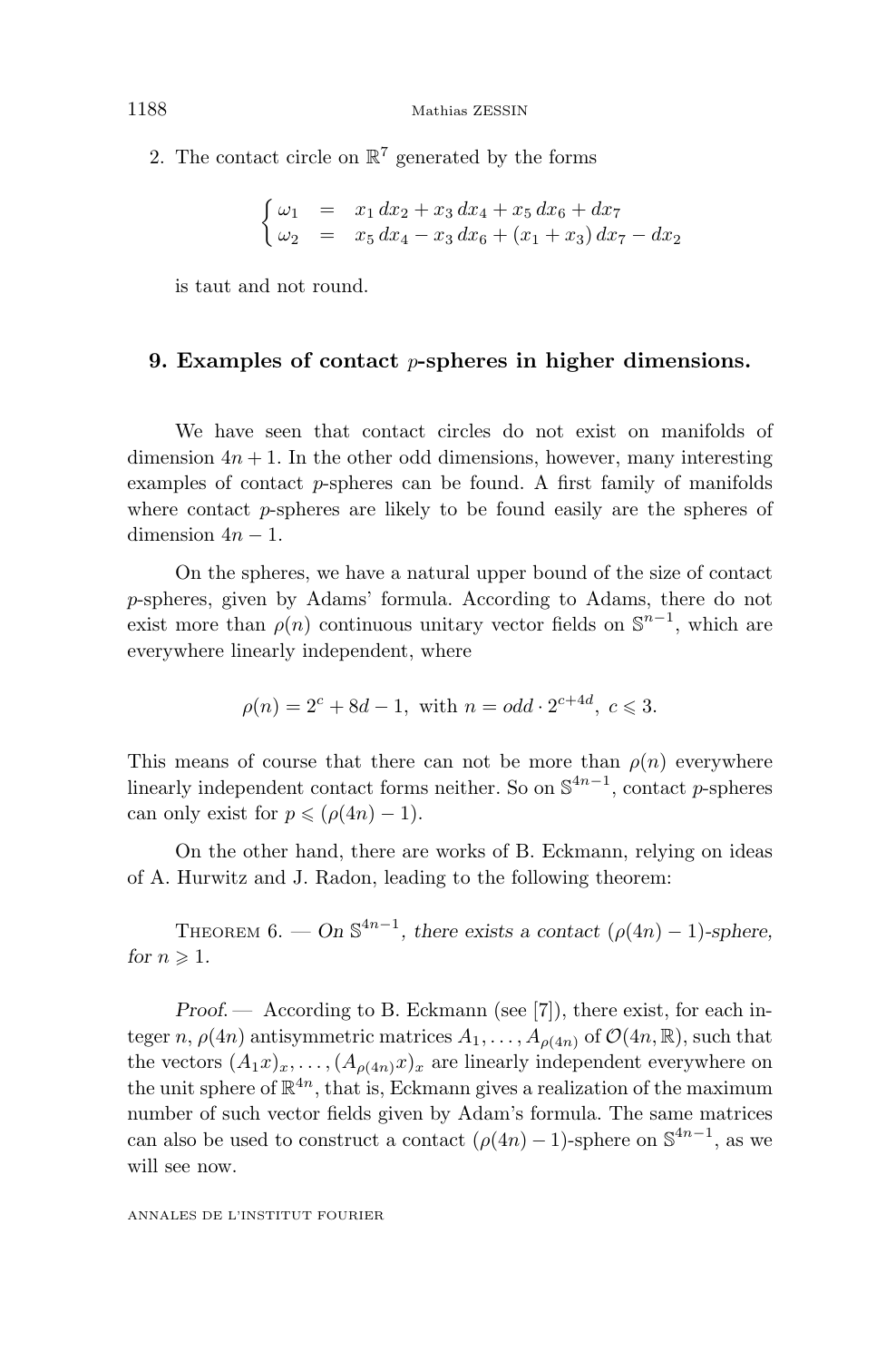The matrices  $A_1, \ldots, A_{\rho(4n)}$  satisfy the relations

(9) 
$$
\begin{cases} A_i A_j + A_j A_i = 0, \ i \neq j \\ A_i^2 = -Id, \ i = 1, ..., \rho(4n), \end{cases}
$$

that is, they generate a Clifford algebra.

Now define  $\rho(4n)$  1-forms on  $\mathbb{R}^{4n}$  by

$$
(\tilde{\omega}_i)_x = \langle A_i x, dx \rangle = \sum_{r,s=1}^{4n} a_{rs}^i x_s dx_r,
$$

where  $A_i = (a_{rs}^i)_{r,s=1...4n}$ .

These forms induce some forms  $\omega_i$  on  $\mathbb{S}^{4n-1}$ , which are contact forms: as each matrix  $A_i$  is orthogonal and antisymmetric, there is an orthogonal basis of  $\mathbb{R}^{4n}$  in which  $A_i$  becomes

(10) 
$$
\begin{pmatrix} 0 & -1 & & & \\ 1 & 0 & & & \\ & & \ddots & & \\ & & & 0 & -1 \\ & & & & 1 & 0 \end{pmatrix}.
$$

In this basis, we have

$$
\langle A_i x, dx \rangle = \sum_{i=1}^{2n} (x_{2i-1} dx_{2i} - x_{2i} dx_{2i-1}),
$$

which induces a contact form on  $\mathbb{S}^{4n-1}$ .

Moreover, and quite surprisingly, these  $\rho(4n)$  contact forms generate a  $(\rho(4n) - 1)$ -contact sphere on  $\mathbb{S}^{4n-1}$ . Each matrix

$$
\sum_{i=1}^{\rho(4n)} \lambda_i A_i \text{ with } \sum_{i=1}^{\rho(4n)} \lambda_i^2 = 1
$$

is indeed antisymmetric and it is orthogonal as well, as

$$
{}^{t}(\sum_{i=1}^{\rho(4n)} \lambda_{i}A_{i})(\sum_{i=1}^{\rho(4n)} \lambda_{i}A_{i}) = -\sum_{i=1}^{\rho(4n)} \lambda_{i}^{2}A_{i}^{2} - \sum_{i < j} \lambda_{i}\lambda_{j}(A_{i}A_{j} + A_{j}A_{i})
$$
\n
$$
= Id.
$$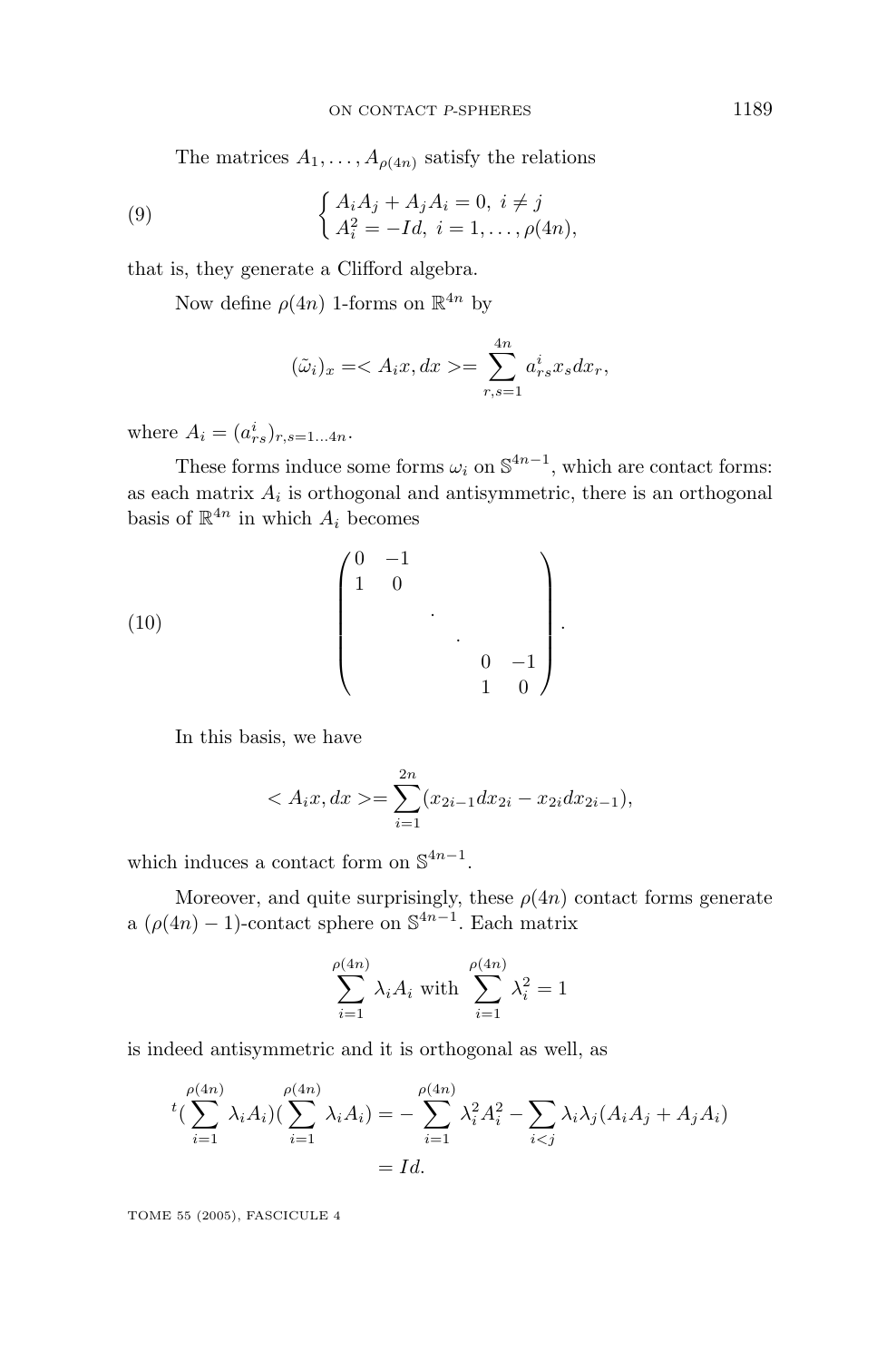So the corresponding 1-form  $\langle \sum_{i=1}^{\rho(4n)} \lambda_i A_i x, dx \rangle$  induces a contact form, as we have already seen.

This theorem gives us examples of contact *p*-spheres on  $\mathbb{S}^{4n-1}$  with  $p \ge 2$  for any  $n \ge 1$ . According to Adams' formula, we have  $\rho(4n)$  =  $2^c + 8d - 1$ , where  $4n = odd \cdot 2^{c+4d}$ ,  $c \le 3$ . In our situation, we have  $c \ge 2$ or  $d \ge 1$  and in both cases  $\rho(4n) \ge 3$ , which means that on  $\mathbb{S}^{4n-1}$ , there is a contact *p*-sphere generated by at least 3 contact forms.

It may be interesting to see that these examples are round and taut.

Indeed, if we consider a contact circle  $S_c^1\{\omega_1, \omega_2\}$  which is contained in one of these examples on some sphere S<sup>4</sup>*n*−<sup>1</sup>, the Reeb vector field of a form  $\omega_i$  induced by  $(\tilde{\omega}_i)_x = \langle A_i x, dx \rangle$  on  $\mathbb{S}^{4n-1}$  is  $(R_i)_x = (A_i x)_x$ . Then we have

$$
\begin{cases}\n\tilde{\omega}_1(R_2) & = \langle A_1 x, A_2 x \rangle = \langle -A_2 A_1 x, x \rangle = 0 \\
\tilde{\omega}_2(R_1) & = \langle A_2 x, A_1 x \rangle = \langle -A_1 A_2 x, x \rangle = 0 \\
(R_2 \Box d\tilde{\omega}_1)_x & = \langle x A_1 A_2 dx \rangle = -\langle x A_2 A_1 dx \rangle = -(R_1 \Box d\tilde{\omega}_2)_x,\n\end{cases}
$$

so  $S_c^1\{\omega_1, \omega_2\}$  is round.

Now consider an element of the contact circle

$$
\omega = \lambda_1 \omega_1 + \lambda_2 \omega_2 \quad \text{with} \quad \lambda_1^2 + \lambda_2^2 = 1.
$$

 $\omega$  is induced by  $(\tilde{\omega})_x = \langle (\lambda_1 A_1 + \lambda_2 A_2) x, dx \rangle$ . There is an orthogonal, thus volume preserving coordinate change which transforms the matrix  $\lambda_1 A_1 + \lambda_2 A_2$  into the matrix (10). Thus  $\omega$  defines the same volume form as  $\omega_1$  and  $\mathcal{S}_c^1\{\omega_1, \omega_2\}$  is taut.

#### **10. Contact spheres and Sasakian 3-structures.**

Another way to find examples of contact spheres on higher dimensional manifolds is to consider Sasakian geometry, and more precisely Sasakian 3-structures. As a Sasakian 3-structure is defined by three contact forms with special properties, we can ask if all non-trivial linear combinations of these forms are still contact forms, that is, if they define a contact sphere. In that case, we can study the regularity properties of such a contact sphere. Proposition 4, which has been suggested to me by the referee, answers these questions. Let us first recall the definition of a Sasakian 3 structure (see [2]).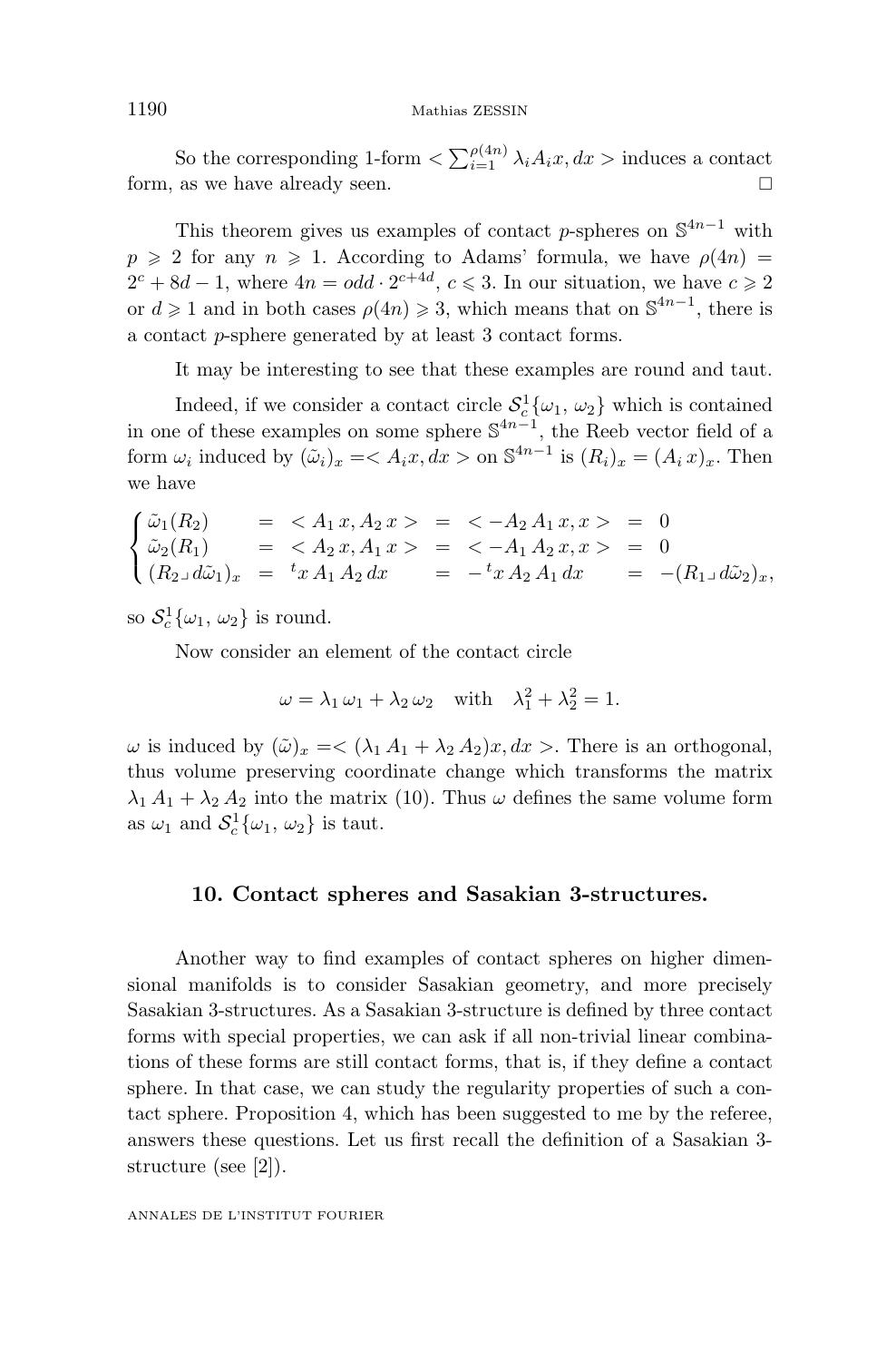Let  $(M, q)$  be a Riemannian manifold which carries a contact form  $\omega$ and let *R* be the Reeb vector field associated to  $\omega$ . We define the tensor field  $\varphi$  of type  $(1, 1)$  by

$$
g(X, \varphi(Y)) = \frac{1}{2} d\omega(X, Y).
$$

 $\omega$  is a metric contact form if it satisfies

$$
g(\varphi(X), \varphi(Y)) = g(X, Y) - \omega(X) \omega(Y),
$$

or equivalently

$$
\begin{cases}\n\varphi^2 = -I + \omega \otimes R \\
\omega(Y) = g(R, Y), \text{ for any } Y.\n\end{cases}
$$

 $(\varphi, R, \omega)$  defines a Sasakian structure if it satisfies

$$
[\varphi,\varphi]+d\omega\otimes R=0,
$$

where  $[\cdot, \cdot]$  is the Nijenhuis bracket, defined by

$$
\left[T,T\right](X,Y)=T^2\left[X,Y\right]+\left[TX,TY\right]-T\left[TX,Y\right]-T\left[X,TY\right].
$$

Three given Sasakian structures  $\omega_1$ ,  $\omega_2$  et  $\omega_3$  on *M* define a Sasakian 3-structure if for even permutations  $(i, j, k)$  of  $(1,2,3)$  the following properties are satisfied:

(11) 
$$
\begin{cases} \varphi_k = \varphi_i \varphi_j - \omega_j \otimes R_i = -\varphi_j \varphi_i + \omega_i \otimes R_j \\ R_k = \varphi_i(R_j) = -\varphi_j(R_i) \\ \omega_k = \omega_i \circ \varphi_j = -\omega_j \circ \varphi_i, \end{cases}
$$

where  $R_i$  is the Reeb vector field associated to  $\omega_i$ .

PROPOSITION 4.  $-$  If a manifold *M* of dimension  $4n - 1$  admits a *Sasakian 3-structures given by three forms*  $\omega_1$ ,  $\omega_2$  *and*  $\omega_3$ *, then these forms generate a contact sphere which is both round and taut.*

*Proof*. — Let *R*1*, R*<sup>2</sup> and *R*<sup>3</sup> be the Reeb vector fields associated to  $\omega_1$ ,  $\omega_2$  and  $\omega_3$ . We define the tensor fields  $\varphi_i$  by  $g(X, \varphi_i(Y)) = \frac{1}{2} d\omega_i(X, Y)$ . Then for  $i = 1, 2, 3, (\varphi_i, R_i, \omega_i)$  defines a Sasakian structure and  $\omega_1, \omega_2$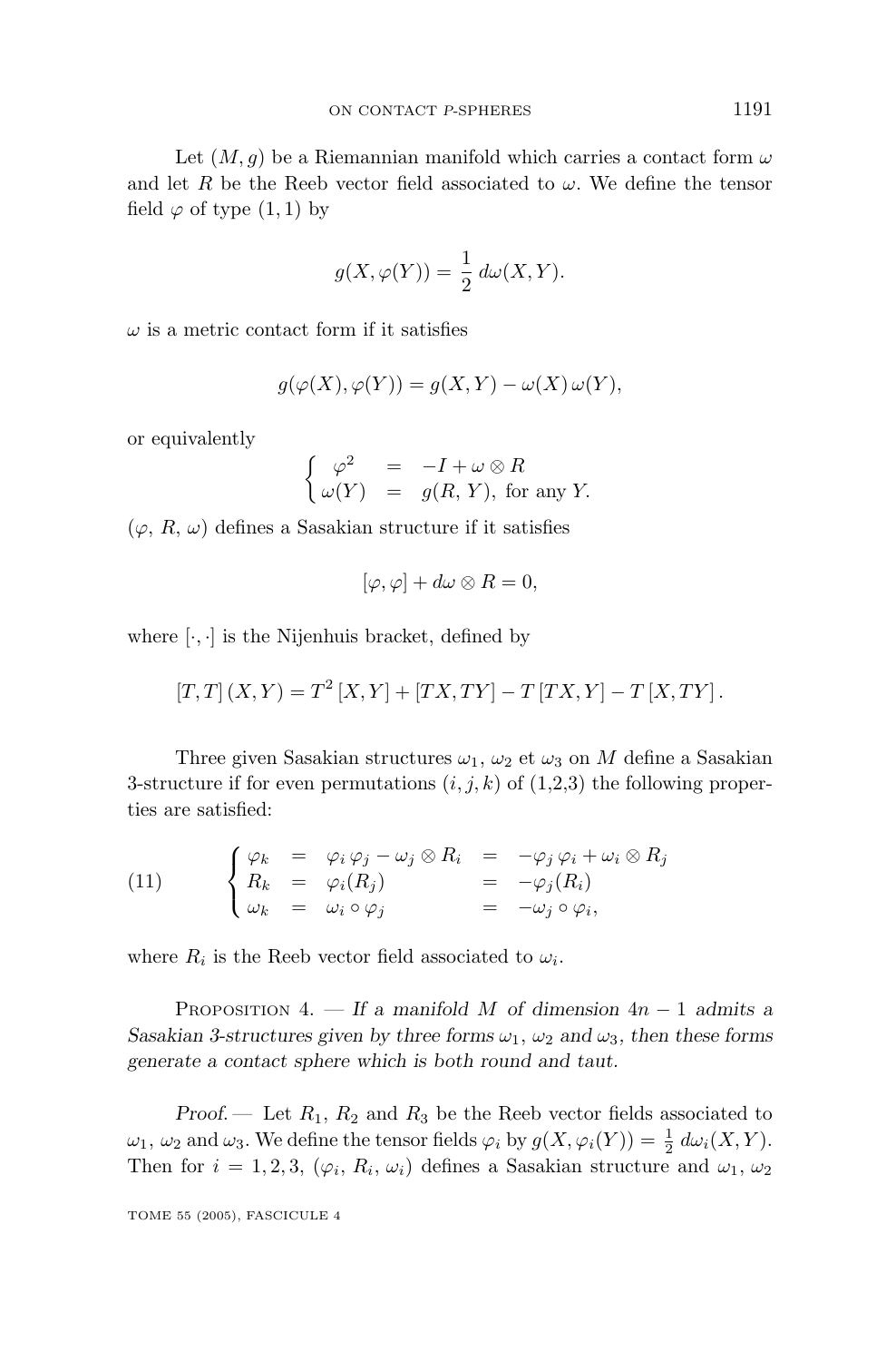and  $\omega_3$  define a Sasakian 3-structure. Therefore we have:

$$
\begin{cases}\ng(X, \varphi_i(Y)) = \frac{1}{2} d\omega_i(X, Y) \\
g(\varphi_i(X), \varphi_i(Y)) = g(X, Y) - \omega_i(X) \omega_i(Y) \\
\varphi_i^2 = -I + \omega_i \otimes R_i \\
\omega_i(Y) = g(R_i, Y), \text{ for any } Y \\
[\varphi_i, \varphi_i] + d\omega_i \otimes R_i = 0,\n\end{cases}
$$

for  $i = 1, 2, 3$  and (11) is satisfied for even permutations  $(i, j, k)$  of  $(1,2,3)$ .

As  $\omega_i(\varphi_i(X)) = g(R_i, \varphi_i(X)) = d\omega_i(R_i, X) = 0$ , we know that the image of  $\varphi_i$  is in  $Ker(\omega_i)$ , for any *i*. Furthermore, as for any  $X, Y \in Ker(\omega_i)$ we have  $\varphi_i^2(X) = -X$  and  $g(\varphi_i(X), \varphi_i(Y)) = g(X, Y), \varphi$  defines an isometry of  $Ker(\omega_i)$  with  $g(X, \varphi_i(X)) = 0$ . For even permutations  $(i, j, k)$ of  $(1,2,3)$  we also have  $\omega_i(\varphi_i(X)) = -\omega_k(X)$ , so  $\varphi$  preserves the intersection Σ of the kernels of *ω*1*, ω*<sup>2</sup> and *ω*3.

The Reeb vector fields *R*1*, R*<sup>2</sup> and *R*<sup>3</sup> are everywhere linearly independant. Indeed, for even permutations  $(i, j, k)$  of  $(1,2,3)$ , we have:

(12) 
$$
\omega_i(R_j) = \omega_j(\varphi_k(R_j)) = g(R_j, \varphi_k(R_j)) = \frac{1}{2} d\omega_k(R_j, R_j) = 0,
$$

so  $R_1, R_2$  and  $R_3$  are orthogonal, as  $\omega_i(R_i) = g(R_i, R_i)$ . None of these vectors is in  $\Sigma$  and the dimension of  $\Sigma$  is  $4n-4$ . Thus, for a given point  $p \in M$ , there is a basis of  $T_pM$  which can be written as  $(R_1, R_2, R_3, X_4, \ldots, X_{4n-1})$ , where the  $X_i$  are elements of  $\Sigma$ . It is possible to choose them in such a way that for  $k = 4m$  we have  $X_{k+1} =$  $\varphi_1(X_k)$ ,  $X_{k+2} = \varphi_2(X_k)$  and  $X_{k+3} = \varphi_3(X_k)$ .

We set  $\omega = \sum_{i=1}^{3} \lambda_i \omega_i$ , with  $\sum_{i=1}^{3} \lambda_i^2 = 1$ . Then we have

$$
\omega \wedge (d\omega)^{2n-1}(R_1, R_2, R_3, X_4, \ldots, X_{4n-1}) = 2^{2n-2} (2n-2)!
$$

This is due to the equations

$$
\omega_i(Y_j) = \delta_{ij}, \quad \text{for } R_i = Y_i \text{ and } X_j = Y_j
$$
  
\n
$$
d\omega_i(R_j, R_k) = 1, \quad \text{if } (i, j, k) \text{ is an even permutation of } (1, 2, 3)
$$
  
\n
$$
d\omega_i(R_j, X_k) = 0
$$
  
\n
$$
d\omega_i(X_j, X_k) = 0, \quad \text{if } X_k \neq \varphi_i X_j
$$
  
\n
$$
d\omega_i(X_j, \varphi_i X_j) = -2.
$$

Thus,  $\omega_1$ ,  $\omega_2$  and  $\omega_3$  generate a taut contact sphere.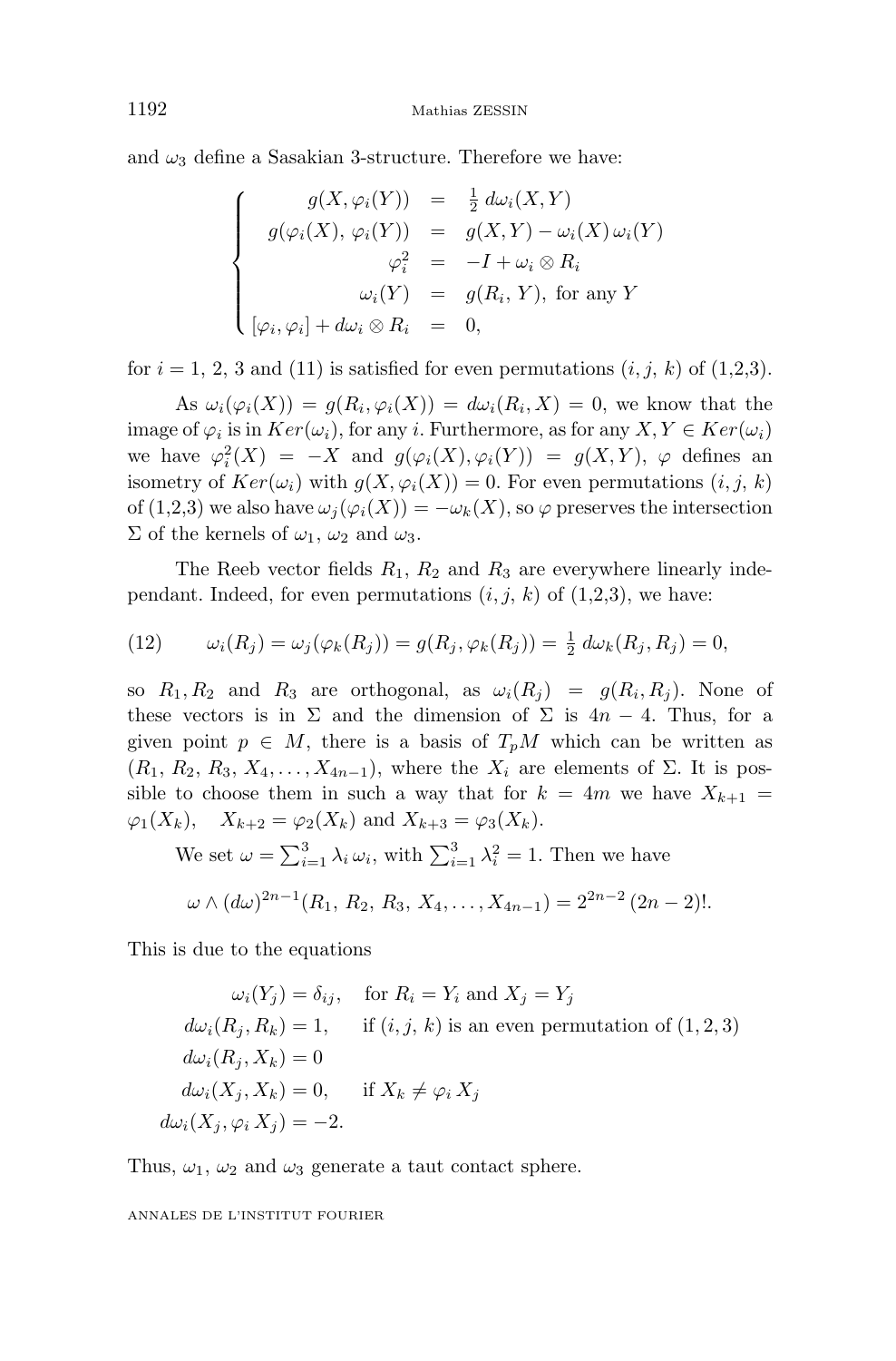Furthermore, we have (12) and for any vector field *X*

$$
R_i \lrcorner \, d\omega_j(X) = 2\omega_k(X) = -R_j \lrcorner \, d\omega_i(X).
$$

So by Lemma 3, the contact sphere generated by  $\omega_1$ ,  $\omega_2$  and  $\omega_3$  is round.  $\Box$ 

This proposition yields new classes of examples of round and taut contact spheres in dimension higher than 3. According to Boyer, Galicki and Mann (see [3]), the homogeneous manifolds which carry Sasakian 3 structures are the following:

$$
\frac{Sp(n+1)}{Sp(n)} \cong \mathbb{S}^{4n+3}, \quad \frac{Sp(n+1)}{Sp(n) \times \mathbb{Z}_2} \cong \mathbb{R}P^{4n+3},
$$
  

$$
\frac{SU(m)}{S(U(m-2) \times U(1))}, \quad \frac{SO(k)}{SO(k-4) \times Sp(1)},
$$
  

$$
\frac{G2}{Sp(1)}, \quad \frac{F_4}{Sp(3)}, \quad \frac{E_6}{SU(6)}, \quad \frac{E_7}{Spin(12)}, \quad \frac{E_8}{E_7},
$$

for  $m \geqslant 3$  and  $k \geqslant 7$ . The named authors also prove the existence of infinitely many compact, simply connected and strongly inhomogeneous manifolds of dimension 7 which carry Sasakian 3-structures and which are homotopically distinct.

*Acknowledgement*. — This paper is part of my PhD-Thesis (Mulhouse, december 2004). I am very grateful to my supervisors Robert Lutz and Norbert A'Campo for their constant support and many discussions about contact spheres and much more.

#### BIBLIOGRAPHY

- [1] J. ADAMS, Vector fields on spheres, Bull. Amer. Math. Soc., 68 (1962), 39-41.
- [2] D. BLAIR, Contact Manifolds in Riemannian Geometry, Lecture Notes in Mathematics 509, Springer (1976).
- [3] C. BOYER, K. GALICKI, B. MANN, The geometry and topology of 3-Sasakian manifolds, J. reine u. angew. Math. 455 (1994), 183-220.
- [4] H. GEIGES and J. GONZALO, Contact geometry and complex surfaces, Invent. Math., 121 (1995), 147-209.
- [5] H. GEIGES and J. GONZALO, Contact Circles on 3-manifolds, J. Diff. Geometry, 46 (1997), 236-286.
- [6] J. W. GRAY, Some global properties of contact structures, Ann. of Math., 69 (1959), 421-450.